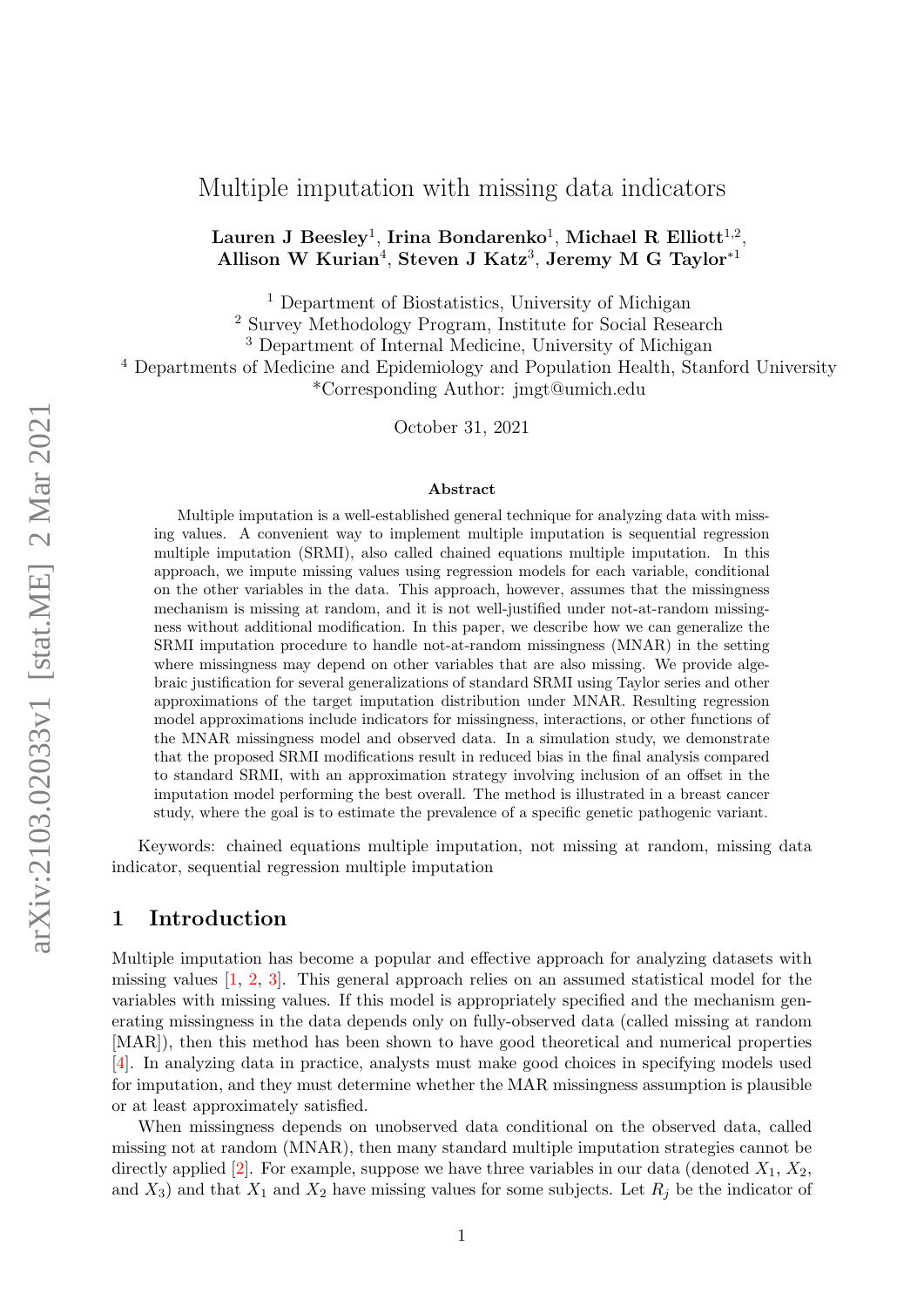whether  $X_j$  is observed  $(R_j = 1)$  or not  $(R_j = 0)$ . Missingness in  $X_1$  is MAR if  $P(R_1 = 1|X)$ depends only on  $X_3$ . Missingness is MNAR if missingness in  $X_1$  depends directly on the value of  $X_1$  or if it depends on  $X_2$ , which is also sometimes missing. If we were to impute missing values of  $X_1$  and  $X_2$  ignoring MNAR missingness, we may introduce bias in estimating parameters of interest later on.

It is well-known that it is difficult or impossible to distinguish between MNAR and MAR missingness using the observed data alone [\[5\]](#page-18-2). Therefore, a general recommendation is to use a large number of observed variables to impute the missing data, since it may be more reasonable to assume MAR missingness when we condition on a larger amount of the observed data. Another general approach is to perform a sensitivity analysis exploring how much final analysis conclusions are impacted when we perform imputation from distributions incorporating different plausible MNAR assumptions (i.e., models for  $R_1$  and  $R_2$  with corresponding fixed parameter values). These imputation distributions, however, can often be complicated functions of the data models (models for X) and the assumed models for missingness (model for  $R|X$ ). Approximations of these imputation distributions can provide an easier path toward routine implementation.

The ideal way to impute variables with missing values under MAR is to specify a joint distribution for all the X variables and then use the conditional distribution derived from that joint distribution to impute missing values. It is challenging to specify such a joint distribution when many variables have missing values and the variables may be of mixed types, such as binary, categorical and continuous. A convenient and pragmatic way to overcome this problem is to perform chained equations multiple imputation, also known as sequential regression multiple imputation [denoted SRMI] [\[6,](#page-18-3) [7,](#page-18-4) [8,](#page-18-5) [3\]](#page-18-0). In this approach, a regression model is specified for imputing each variable with missing values, conditional on all the other variables. The variables with missing values in  $X$  are then imputed sequentially, and the procedure is iterated a few times until stable results are obtained.

SRMI can be thought of as mimicking an iterative Markov chain Monte Carlo (MCMC) algorithm under a full Bayesian joint model with flat priors, where missing values are viewed as parameters and are drawn from corresponding posterior distributions. The posterior distribution for imputing each variable is the conditional distribution of that variable given all the others, which is analogous to the SRMI approach. The SRMI standard practice for sequentially imputing variables in  $X$  conditional on the other  $X$  variables can be extended to also condition on response indicators,  $R_1$  and  $R_2$ . As a generalization of SRMI under MNAR missingness, some researchers propose including missingness indicators  $R_1$  and  $R_2$  as predictors in regres-sion models used for imputation [\[9,](#page-18-6) [10\]](#page-18-7). When imputing missing values of  $X_1$ , for example, we might include  $R_2$  as a covariate in the model that is used for imputation.  $R_1$  may also be incorporated into the imputation of  $X_1$  through a corresponding fixed parameter,  $\delta$ , used in sensitivity analysis to control the degree of MNAR dependence between  $X_1$  and  $R_1$ . However, it is unclear how well these strategies approximate the true posterior distribution and in what settings this approach is justified.

In this paper, we primarily explore a particular missingness scenario where missingness in each covariate is MNAR dependent on *other* variables that themselves have missing values. In this setting, we derive regression model approximations for imputing normally-distributed, binary, and categorical variables within the SRMI algorithm under this form of MNAR. This work provides theoretical justification for existing modifications of the SRMI procedure under MNAR and suggests several new extensions that may outperform existing SRMI strategies in certain settings. The paper is organized as follows: we first propose extensions of SRMI for handling MNAR missingness, including an exact imputation strategy and several simple approximations. We then compare the performance of these different approximation strategies in terms of bias in estimating downstream regression model parameters in a simulation study. We then apply these methods to handle informative missingness in a motivating study of the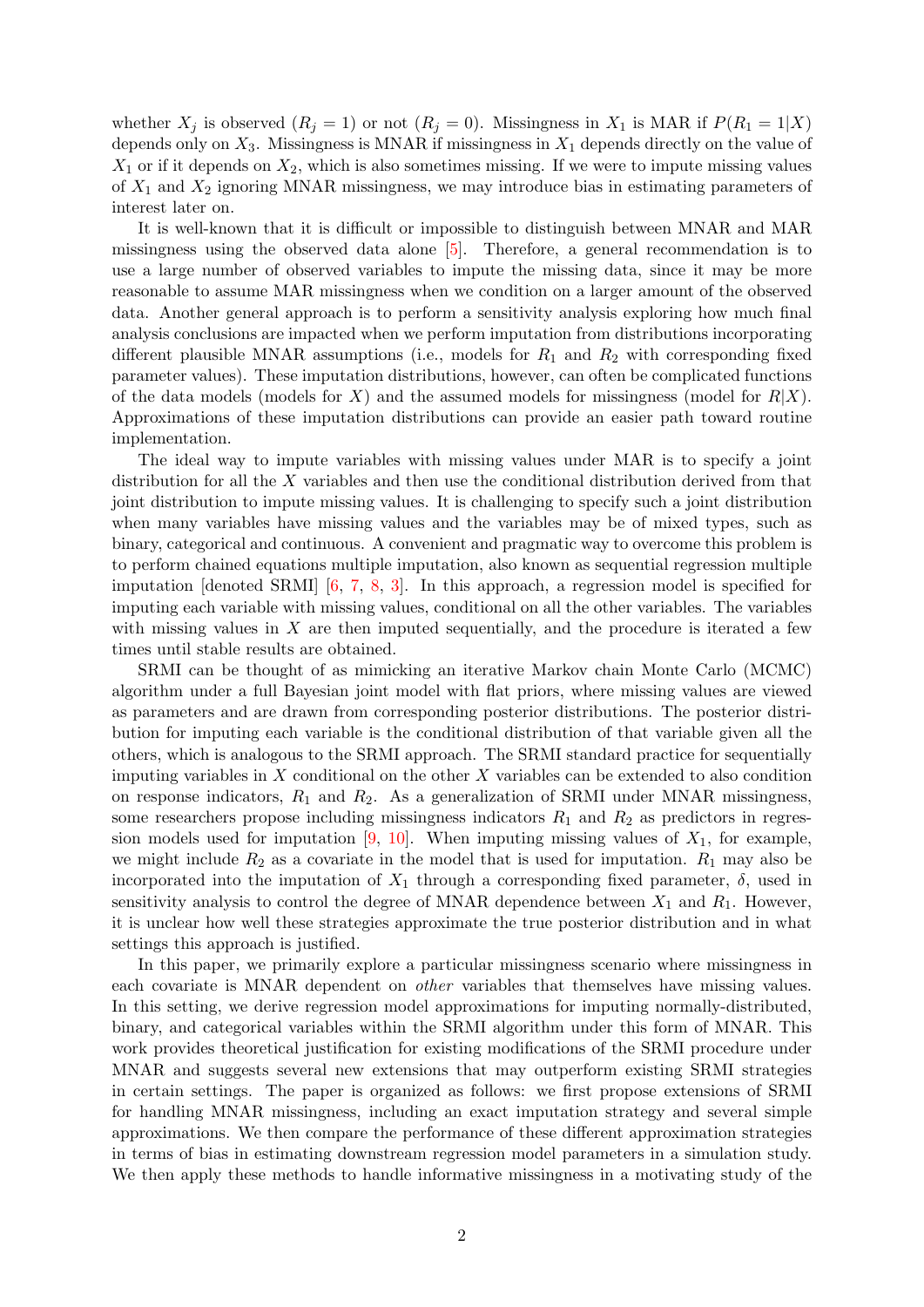prevalence of BRCA1 and BRCA2 pathogenic variants among women newly-diagnosed with breast cancer, where missingness in the BRCA1/2 status is likely related to familial history of breast cancer diagnosis, which is also only partially observed. Finally, we present a discussion.

### 2 Sequential regression multiple imputation under MNAR

#### 2.1 Deriving the conditional imputation distribution

Assume we have a dataset consisting of  $n$  independent observations in  $p$  variables, denoted  $X_1, \ldots, X_p$ . For each subject, let  $R_j = 0$  if  $X_j$  is missing and  $R_j = 1$  if  $X_j$  is observed. Let  $X_{(-i)}$  denote the  $p-1$  variables in X left after excluding  $X_j$ , and let  $R_{(-j)}$  denote the  $p-1$ variables in R left after excluding  $R_i$ . To avoid the situation where an observation has missing values for all X's, we will assume that at least one of the X's has no missing values for every subject. We will also assume a non-monotone pattern of missingness, by which we mean there is no  $(j, k)$  pair of variables for which  $R_j = 0$  implies  $R_k = 0$ . Our target of interest is some aspect of the joint distribution of  $X_1, \ldots, X_p$ , such as the coefficients in the regression model of  $X_1$  on all the other X's or the mean of  $X_1$ .

We propose using a sequential regression multiple imputation (SRMI) scheme to obtain B complete datasets with the the missing  $X$ 's filled in. We then follow the standard approach  $[1]$ of analyzing each imputed dataset separately with the desired model and then combining those results to give final estimates and confidence intervals. We want to impute each variable  $X_i$  with missing values from its assumed distribution given  $X_{(-j)}$  and R, denoted  $f(X_j | X_{(-j)}, R)$ . Some form of regression model can be used to approximate this distribution, where each regression model is tailored to the variable type for  $X_j$ , e.g. logistic regression if  $X_j$  is binary, linear regression if  $X_i$  is continuous, etc. In practice, these regression models are usually specified to have a linear combination of the variables on the right hand side, but these models could also be more flexible and include non-linear and interaction terms. The question then becomes how R should be incorporated into the imputation regression models. One strategy is to include  $R_{(-i)}$ directly as additional predictors in the imputation model. Since we cannot use the observed data to reliably estimate the association between  $X_j$  and  $R_j$ ,  $R_j$  can be indirectly incorporated into the imputation regression model through a fixed offset term  $\delta_j R_j$ , where  $\delta_j$  is treated as a sensitivity analysis parameter. Mercaldo et al (2020) [\[10\]](#page-18-7) called this strategy multiple imputation with missing indicators (MIMI), and Tompsett et al (2018) [\[9\]](#page-18-6) also advocates for its general use. We will call this general strategy "sequential regression multiple imputation with missing indicators", denoted SRMI-MI, and we focus on the particular setting where  $\delta_j = 0$ under Assumptions 1 and 2 below.

One justification for including the extra terms  $R_{(-j)}$  in the imputation models is simply as a way to make the imputation model more flexible and allow the whole imputation procedure to be less reliant on the possibly restrictive assumptions of imputation models with small numbers of parameters. A more formal justification can be obtained by considering a Bayesian MCMC approach for the problem. Mimicking the ideas developed for other models [\[11,](#page-18-8) [12\]](#page-18-9), we obtain the form of the ideal conditional distribution expressed such that the imputation distribution is congenial with, or at least approximately congenial with, the desired target model of the analyst [\[13\]](#page-18-10). Suppose that the desired target analysis model is some function of the joint distribution of  $X_1, \ldots, X_p$ , written as  $f(X_1, \ldots, X_p)$ . This joint distribution would then determine the form of any submodel based on  $X$ , such as the marginal distribution of  $X_i$  or the conditional distribution of  $X_j | X_{(-j)}$ . Treating  $(R_1, \ldots, R_p)$  as random variables, we write the joint distribution of  $X_1, \ldots, X_p, R_1, \ldots, R_p$  as  $f(X_1, \ldots, X_p, R_1, \ldots, R_p)$ , which can be factored in a selection model form as

$$
f(X_1,\ldots,X_p)\times f(R_1,\ldots,R_p|X_1,\ldots,X_p).
$$

In the MCMC algorithm, we would ideally draw missing values of  $X_j$  from the following condi-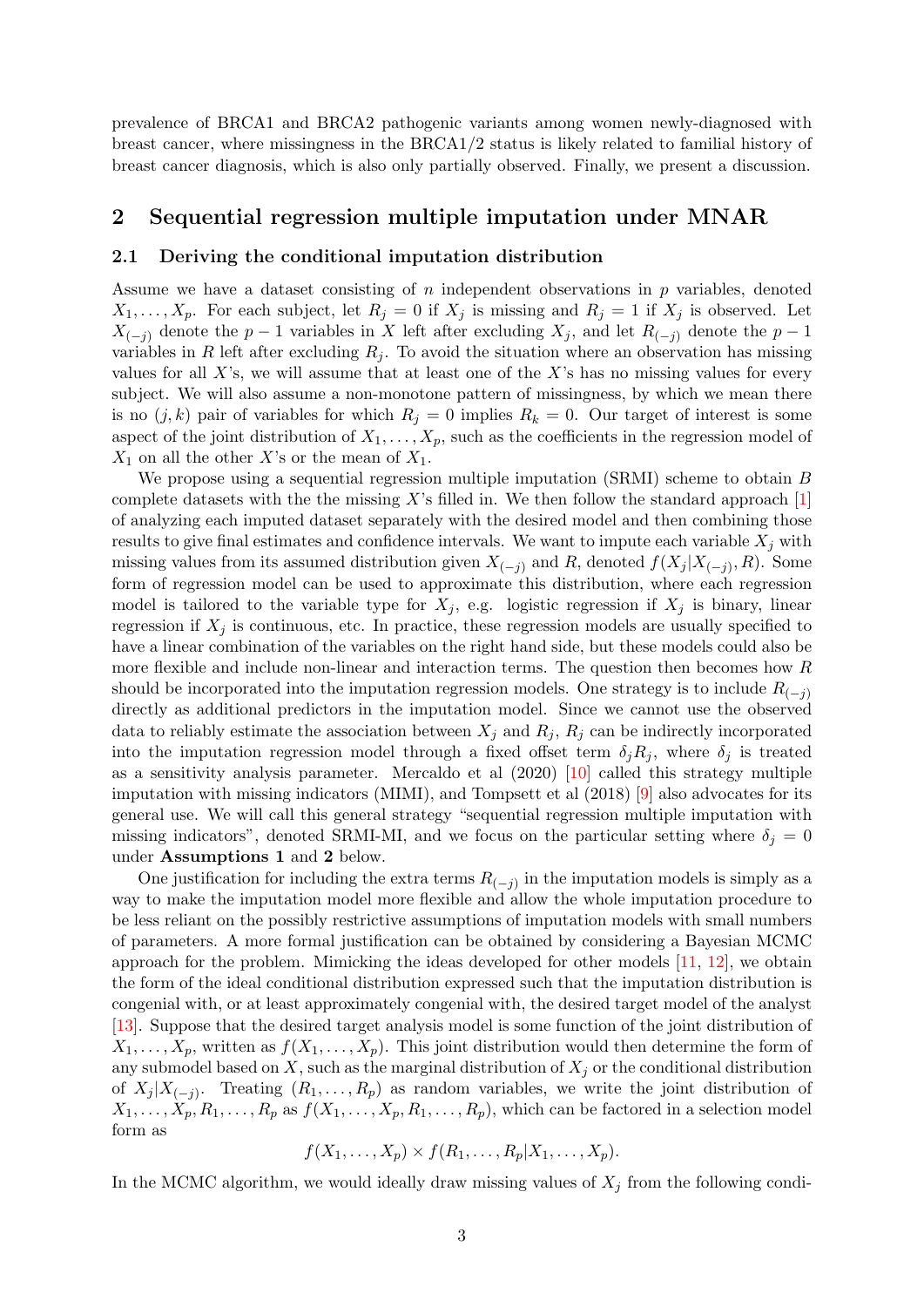tional distribution:

<span id="page-3-0"></span>
$$
f(X_j|X_{(-j)},R) \propto f(X_j|X_{(-j)})f(R_j|X,R_{(-j)})f(R_{(-j)}|X) \qquad (Eq. 1)
$$

viewed as a function of  $X_j$ . In this expression, the distribution  $f(R_j | X, R_{(-j)})$  is not identified using the observed data, and  $f(R_{(-j)}|X)$  may take a complicated form in general. In order to focus our attention on a more tractable missing data setting, we make the following two assumptions:

Assumption 1. The  $R_j$ 's are conditionally independent given  $X_1, \ldots, X_p$ . Assumption 2. The missingness in  $X_j$  does not depend on  $X_j$ , i.e.  $f(R_j | X) = f(R_j | X_{(-j)})$ .

The second assumption allows the missingness of one variable  $R_j$  to depend on another variable  $X_k, k \neq j$ , which itself may be missing. In this sense, this setting is a relaxation of the usual missing at random assumption, where missingness may depend only on variables that are fully-observed given the observed data. We view the first assumption as a mild one, and it could be relaxed to have blocks of  $R_i$ 's be conditionally independent. The second assumption is a stronger one, and its reasonableness will depend on context of the missing data problem. Under these assumptions, we can simplify  $Eq. 1$  as follows:

<span id="page-3-1"></span>
$$
f(X_j|X_{(-j)},R) \propto f(X_j|X_{(-j)}) \prod_{k \neq j} f(R_k|X_j,X_{(-j)}).
$$
 (Eq. 2)

We see immediately that  $R_j$  does not occur in this expression. Additionally, any missingness indicator  $R_k$  such that  $R_k \perp X_j | X_{(-j)}$  can also be ignored. The imputation distribution of  $X_j$ , therefore, will depend on  $X_{(-j)}$  and any indicator  $R_k, k \neq j$  such that  $R_k \not\perp X_j | X_{(-j)}$ . The distribution in  $Eq. 2$  will generally be a messy expression. We can apply importance sampling methods, rejection sampling, weighting, Metropolis-Hastings algorithms, or grid-based sampling to draw directly from  $Eq. 2$ . In the case of rejection sampling, for example, we could draw candidate imputations from  $f(X_j | X_{(-j)})$  and accept the first candidate draw that satisfies  $U \leq \prod_{k \neq j} f(R_k | X_j, X_{(-j)})$ , where random variable U is drawn from a uniform $(0,1)$ distribution and the missingness models densities are evaluated at draws of the corresponding model parameters (see **Supplemental Material** for details). When  $X_i$  is categorical, the exact form of the probability mass function can be worked out based on  $Eq. 2$  as in  $Eq. 3$ . In general, we may not want to specify parametric models for the missingness probabilities, or we may prefer to impute using regression model structures. In the remainder of this paper, we will consider approximations to  $Eq. 2$  that could be more easily implemented in a SRMI-MI algorithm.

A subtle but noteworthy issue is that the distribution in  $Eq. 2$  does not condition on model parameters and is instead only a function of the data. For multiple imputation, drawing from the conditional distribution without parameters is usually achieved in two stages, first by drawing parameters of the model then imputing the variable from the conditional distribution based on that parameter value. The same technique would be used for  $Eq. 2$ , in which parameters for the component distributions are drawn from distributions that are derived using the available data. This is often implemented by fitting the corresponding component model on a bootstrap sample of the data or by making a multivariate normal approximation [\[2\]](#page-17-1). The question then becomes which subset of the data should be used to derive the distribution from which to perform these parameter draws. In a Bayesian MCMC algorithm, parameters are drawn conditional on the most recently-drawn values for all other parameters. In the missing data setting, this would suggest drawing model parameters using the most recently-imputed data for the entire dataset of size n. In contrast, usual implementation of SRMI methods draw imputation model parameters for imputing  $X_j$  using the data with  $X_j$  observed, here called local complete case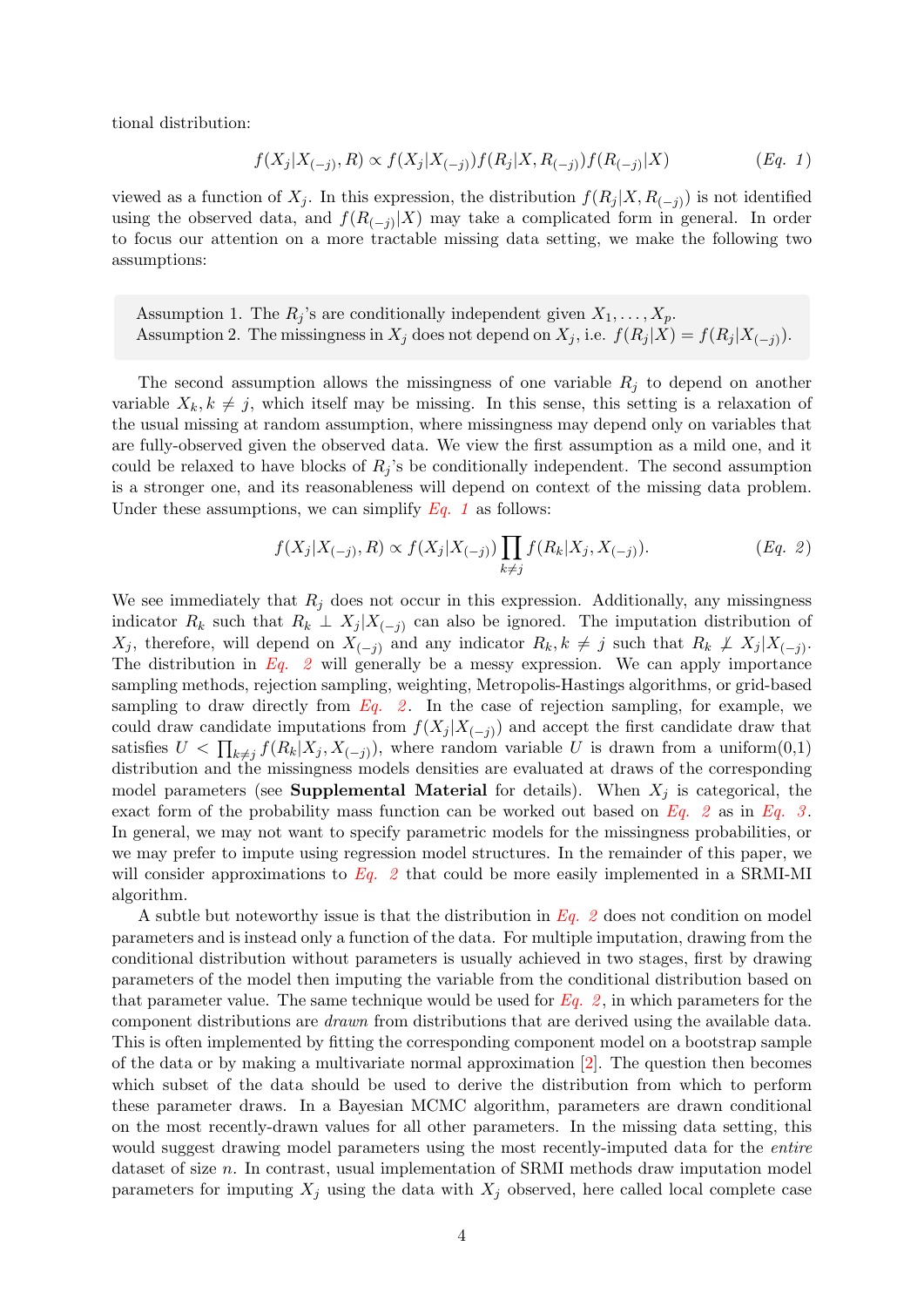data, and treating the most recent imputations of  $X_{(-j)}$  as if they were observed. It is feasible to adapt SRMI to make use of all n observations, i.e. use current imputed values of  $X_i$  and  $X_{(-j)}$  in the estimation of the regression model for  $X_j$  given all other variables. It is a easy to show that, theoretically, either approach can be used when missingness in  $X_j$  is independent of  $R_i$ . In practice, imputing within SRMI based on all n observations may be preferred simply because the increased sample size may give better estimates of the relationship between each  $X_j$  and  $R_{(-j)}$ . This approach is used in our simulations and data analysis.

### 2.2 Regression model approximations for imputing binary, categorical and continuous variables

In this section, we approximate the imputation distribution proportional to  $Eq. 2$  under different assumptions about the distributions of the variables in X.

#### 2.2.1 Imputing binary variables

Suppose we want to impute binary variable  $X_1$  and that the distribution for  $X_1|X_{(-1)}$  is wellapproximated by a logistic regression model as follows:

$$
P1 = P(X_1 = 1 | X_{(-1)}) = \text{expit}(\theta_0 + \Sigma_{j=2}^p \theta_j X_j)
$$

where  $\exp(t(u) = \exp(u)/(1 + \exp(u))$ . Let  $PRj(x_1)$  denote the probability of observing  $X_j$ given  $X_{(-j)}$  with  $X_1 = x_1$ . We note that  $PRj(x_1)$  can be a function of all the X's except  $X_j$ , but for conveneunce we just use the notation  $PRj(x_1)$ . Thus, for example,  $PR2(1)$  $P(R_2 = 1 | X_1 = 1, X_3, \ldots, X_p)$ . Following this notation and accounting for proportionality, we can express [Eq. 2](#page-3-1) as  $P(X_1 = 1 | X_{(-1)}, R) = A/(A + B)$  where

<span id="page-4-0"></span>
$$
A = P1 \prod_{j=2}^{p} PRj(1)^{R_j} [1 - PRj(1)]^{1 - R_j}
$$
  
and 
$$
B = (1 - P1) \prod_{j=2}^{p} PRj(0)^{R_j} [1 - PRj(0)]^{1 - R_j}
$$

This expression simplifies as follows:

$$
\log \left[ \frac{P(X_1 = 1 | X_{(-1)}, R)}{1 - P(X_1 = 1 | X_{(-1)}, R)} \right]
$$
\n
$$
= \log \left[ \frac{P1}{1 - P1} \right] + \sum_{j=2}^{p} \left\{ R_j \log \left[ \frac{PRj(1)}{PRj(0)} \right] + (1 - R_j) \log \left[ \frac{1 - PRj(1)}{1 - PRj(0)} \right] \right\}
$$
\n
$$
= \theta_0 + \sum_{j=2}^{p} \theta_j X_j + \sum_{j=2}^{p} \left\{ R_j \log \left[ \frac{PRj(1)}{PRj(0)} \right] + (1 - R_j) \log \left[ \frac{1 - PRj(1)}{1 - PRj(0)} \right] \right\}
$$
\n(Bq. 3)

This can also be rewritten as

$$
\log \left[ \frac{P(X_1 = 1 | X_{(-1)}, R)}{1 - P(X_1 = 1 | X_{(-1)}, R)} \right]
$$
  
=  $\theta_0 + \sum_{j=2}^p \theta_j X_j + \sum_{j=2}^p R_j \log \left[ \frac{PR_j(1) \{1 - PR_j(0)\}}{PR_j(0) \{1 - PR_j(1)\}} \right] + \sum_{j=2}^p \log \left[ \frac{1 - PR_j(1)}{1 - PR_j(0)} \right]$ 

We now consider several special cases and then propose a general strategy for imputation of a binary variable.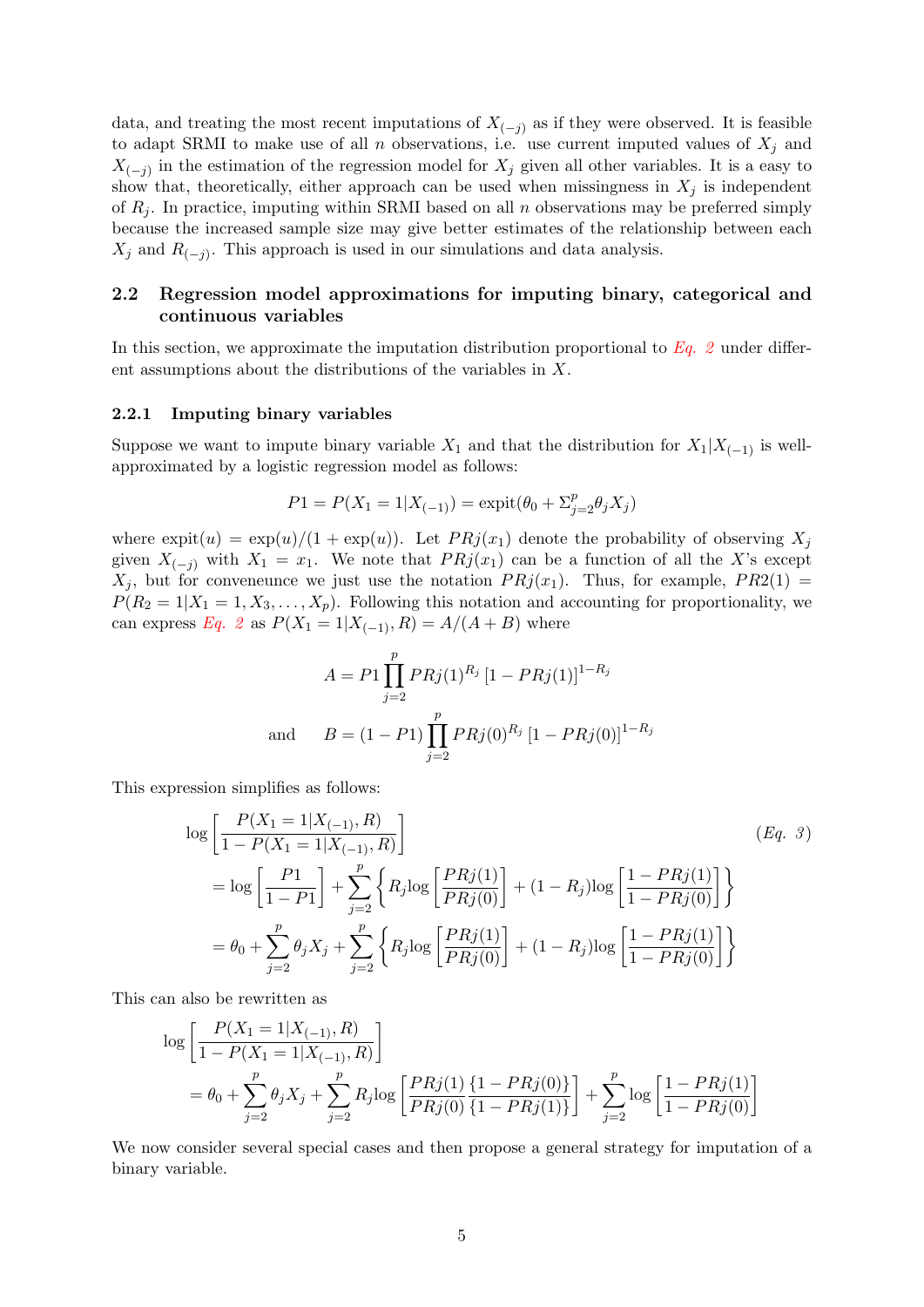### Binary Special Case 1: logistic missingness with main effects.

Suppose that the model for missingness for each variable  $X_j$  can be expressed as follows:

$$
PRj(X_1) = P(R_j = 1 | X_1, X_{(-1)}) = \expit(\phi_{j0} + \Sigma_{k \neq j} \phi_{jk} X_k).
$$
 (Eq. 4)

In this case,  $Eq. 3$  can be simplified as

$$
logit[P(X1 = 1|X(-1), R)] = \theta_0 + \sum_{j=2}^{p} \theta_j X_j + \sum_{j=2}^{p} \phi_{j1} R_j
$$
  
+ 
$$
\sum_{j=2}^{p} log[1 + exp(\phi_{j0} + \sum_{k=2, k\neq j}^{p} \phi_{jk} X_k)] - log[1 + exp(\phi_{j0} + \phi_{j1} + \sum_{k=2, k\neq j}^{p} \phi_{jk} X_k)]
$$

In the special case where  $p = 3$  and  $X_2$  and  $X_3$  are binary, all the terms involving the log's can be simplified and combined with  $\theta_0$  and the  $\theta_j X_j$ 's, and the final expression is simply a linear combination of  $X_2, \ldots, X_p$  and  $R_2, \ldots, R_p$  as follows:

<span id="page-5-0"></span>
$$
logit [P(X1 = 1 | X(-1), R)] = \omega_0 + \sum_{j=2}^{p} \omega_j X_j + \sum_{j=2}^{p} \omega_{Rj} R_j.
$$
 (Eq. 5)

In general for  $p > 3$  and for non-binary  $X_2$  and  $X_3$ ,  $Eq. 3$  does not reduce to this simple additive form. However, a first order Taylor series approximation of the logarithm terms (assuming all values of  $\phi_{jk}$ ,  $k \neq j$  are small) does lead to [Eq. 5](#page-5-0) as an approximation to the desired imputation distribution. A second order Taylor series approximation results in the following regression model structure:

$$
logit [P(X_1 = 1 | X_{(-1)}, R)] \approx \alpha_0 + \sum_{k=2}^{p} \alpha_k X_k + \sum_{k=2}^{p} \alpha_{Rk} R_k + \sum_{j=2}^{p} \sum_{k=2}^{p} \alpha_{2jk} X_j X_k
$$
 (Eq. 6)

to impute  $X_1$ , i.e. including interactions between the X's.

#### Binary Special Case 2: interactions in logistic missingness model.

Suppose instead that the missingness models include interactions between other covariates and  $X_1$ . For simplicity, we will assume  $p = 3$ . Suppose that

<span id="page-5-2"></span>
$$
logit [PR2(X1)] = \phi_{20} + \phi_{21}X_1 + \phi_{23}X_3 + \phi_{24}X_1X_3
$$
  

$$
logit [PR3(X1)] = \phi_{30} + \phi_{31}X_1 + \phi_{32}X_2 + \phi_{34}X_1X_2
$$

In this case, the imputation takes the following form:

$$
\begin{aligned}\n\text{logit}\left[P(X_1=1|X_2,X_3,R_2,R_3)\right] &= \theta_0 + \theta_2 X_2 + \theta_3 X_3 \\
&+ R_2\left[\phi_{21} + \phi_{24} X_3\right] + R_3\left[\phi_{31} + \phi_{34} X_2\right] \\
&+ \log\left[1 + \exp(\phi_{20} + \phi_{23} X_3)\right] - \log\left[1 + \exp(\phi_{20} + \phi_{21} + \phi_{23} X_3 + \phi_{24} X_3)\right] \\
&+ \log\left[1 + \exp(\phi_{30} + \phi_{32} X_2)\right] - \log\left[1 + \exp(\phi_{30} + \phi_{31} + \phi_{32} X_2 + \phi_{34} X_2)\right].\n\end{aligned}
$$

Using the same logic as before and applying a first order Taylor series approximation, we can express the imputation distribution as follows:

<span id="page-5-1"></span>
$$
logit [P(X1 = 1 | X2, X3, R2, R3)]
$$
\n
$$
\approx \omega_0 + \omega_2 X_2 + \omega_3 X_3 + \omega_{R2} R_2 + \omega_{R3} R_3 + \omega_{3,R2} X_3 R_2 + \omega_{2,R3} X_2 R_3
$$
\n(Eq. 7)

For  $p > 3$ , we can similarly approximate the imputation distributions by including interactions between the X's and missingness indicators.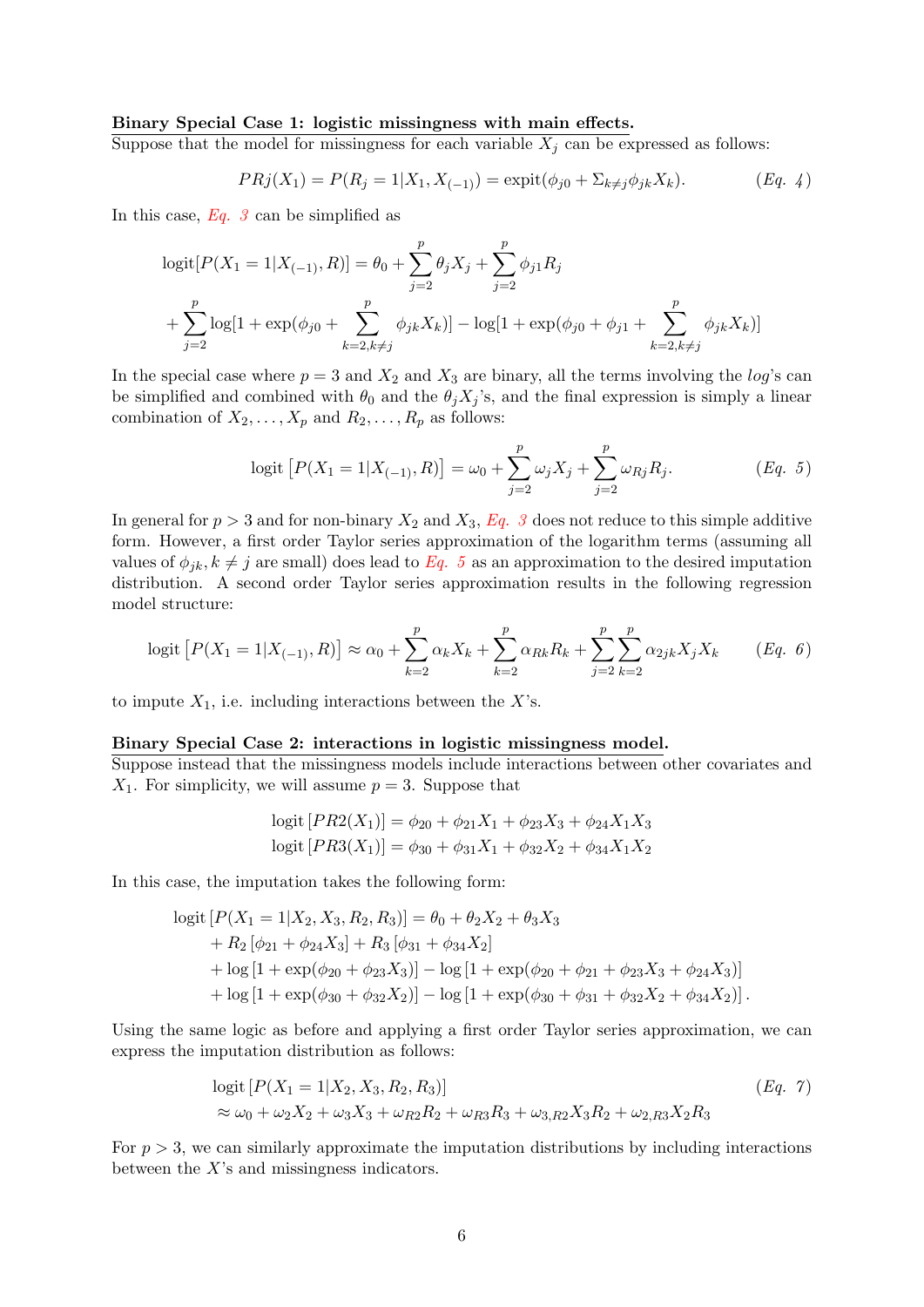#### Binary General Case.

Suppose now that variables  $X_2, \ldots, X_p$  have some unspecified form and we allow  $PRj(X_1) =$  $P(R_i = 1|X)$  to take more general (e.g. non-logistic) form. We notice that [Eq. 3](#page-4-0) resembles a logistic regression model with predictors  $X_{(-1)}$  and a term that is a function of the missingness indicators,  $R_{(-j)}$ , and the probabilities of missingness,  $PRj(X_1)$ . Guided by [Eq. 3](#page-4-0), we propose the following strategy for imputing missing values of  $X_1$  within each iteration of a chained equations imputation algorithm:

- 1. For each  $j > 1$ , fit a model (e.g. logistic or probit regression or even a regression tree) to the current imputed dataset of size n for the probability that  $X_j$  is observed.
- 2. For each observation and each  $j > 1$ , use these model estimates to calculate the probability that  $X_j$  is observed with  $X_1$  set to 0 and with  $X_1$  set to 1 to give  $PRj(0)$  and  $PRj(1)$ , respectively. To calculate these probabilities, use the most recent imputed values for  $X_{(-j)}$ .
- 3. Define new variables

<span id="page-6-0"></span>
$$
Z_j = R_j \log \left[ \frac{PR_j(1)}{PR_j(0)} \right] + (1 - R_j) \log \left[ \frac{1 - PR_j(1)}{1 - PR_j(0)} \right].
$$
 (Eq. 8)

4. Impute  $X_1$  using the following model:

$$
logit [P(X1 = 1 | X(-1), R2, R3, Z2, Z3)] = \omega_0 + \sum_{k=2}^{p} \omega_k X_k + \sum_{k=2}^{p} Z_j
$$
 (Eq. 9)

where the  $\omega$ 's are first drawn from an approximation to their posterior distribution derived from a model fit to the full imputed dataset and where  $\sum_{k=2}^{p} Z_j$  is a fixed offset (with coefficient equal to 1).

#### 2.2.2 Imputing multinomial variables

Now, we suppose that  $X_1$  is a categorical variable taking values in  $0, 1, \ldots, S$  and that the distribution for  $X_1|X_{(-1)}$  is well-approximated by a multinomial regression as follows:

$$
PS = P(X_1 = s | X_{(-1)}) = \frac{\exp(\theta_{0s} + \sum_{j=2}^p \theta_{js} X_j)}{1 + \sum_{r=1}^S \exp(\theta_{0r} + \sum_{j=2}^p \theta_{jr} X_j)}
$$

where all  $\theta_{j0}$ 's are equal to zero. As in the derivation of [Eq. 3](#page-4-0), we can write the imputation distribution as follows:

$$
\log \left[ \frac{P(X_1 = s | X_{(-1)}, R)}{P(X_1 = 0 | X_{(-1)}, R)} \right]
$$
\n
$$
= \theta_{0s} + \sum_{j=2}^{p} \theta_{js} X_j + \sum_{j=2}^{p} \left\{ R_j \log \left[ \frac{PR_j(s)}{PR_j(0)} \right] + (1 - R_j) \log \left[ \frac{1 - PR_j(s)}{1 - PR_j(0)} \right] \right\}
$$
\n(Eq. 10)

where  $PRj(s)$  corresponds to the probability of observing  $X_j$  with  $X_1 = s$ .

In the special case where  $PRj(X_1)$  corresponds to a logistic regression with main effects such that

$$
logit(P(R_j = 1 | X_1 = s, X_{(-1)})) = \phi_{0j}^s + \sum_{k=2, k \neq j}^{p} \phi_{kj}^s X_k,
$$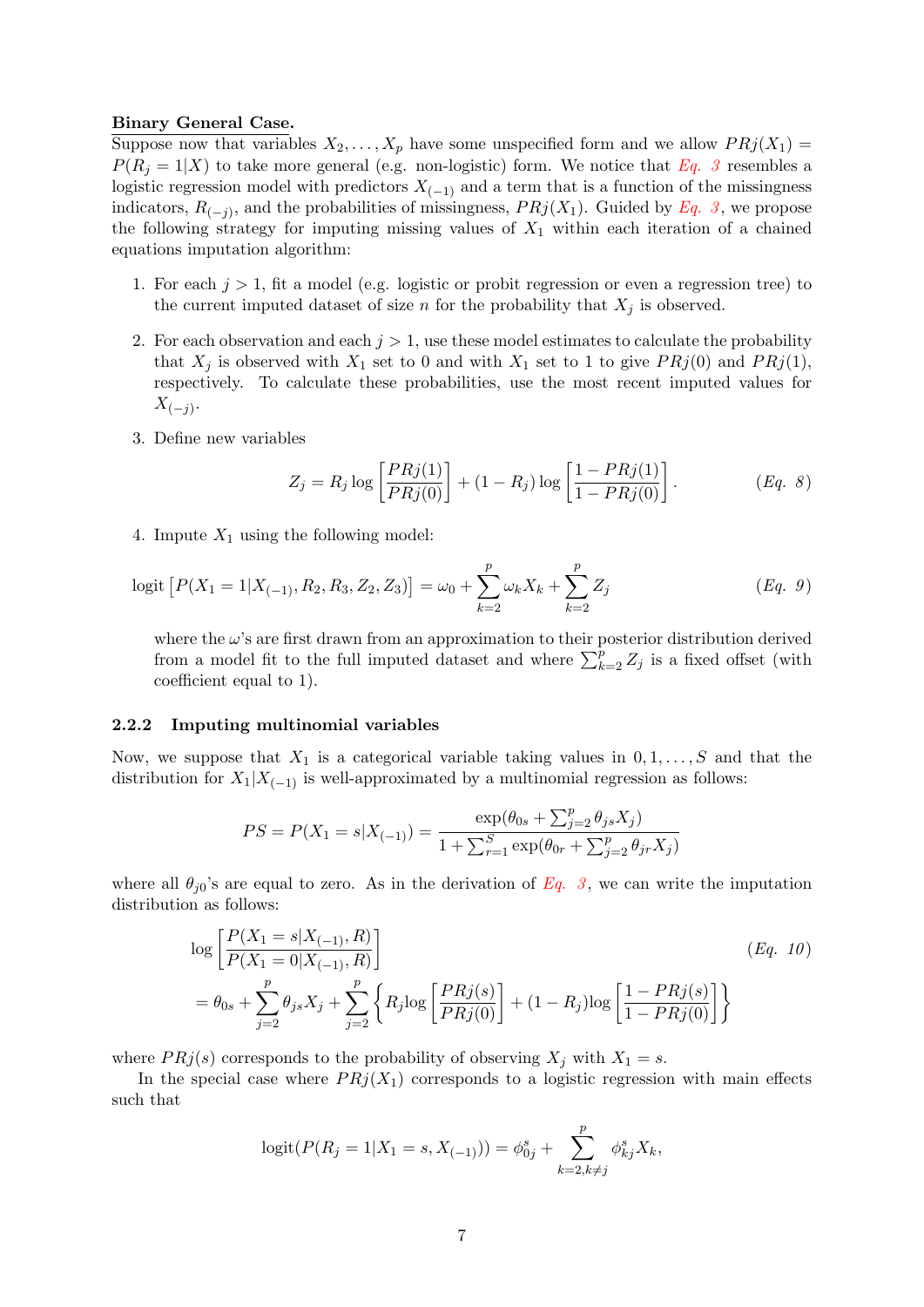we have the following for  $s > 0$ :

<span id="page-7-0"></span>
$$
\log \left[ \frac{P(X_1 = s | X_{(-1)}, R)}{P(X_1 = 0 | X_{(-1)}, R)} \right] = \theta_{0s} + \sum_{j=2}^p \theta_{js} X_j
$$
\n
$$
+ \sum_{j=2}^p \left\{ R_j [\phi_{0j}^s + \sum_{k=2, k \neq j}^p \phi_{kj}^s X_k] + \log[1 + \exp(\phi_{j0}^s + \sum_{k=2, k \neq j}^p \phi_{jk}^s X_k)] \right\}
$$
\n
$$
- \sum_{j=2}^p \left\{ R_j [\phi_{0j}^0 + \sum_{k=2, k \neq j}^p \phi_{kj}^0 X_k] + \log[1 + \exp(\phi_{j0}^0 + \sum_{k=2, k \neq j}^p \phi_{jk}^0 X_k)] \right\}
$$
\n
$$
(Eq. 11)
$$

A first order Taylor series approximation of  $Eq. 11$  suggests a regression of the form:

$$
\log\left[\frac{P(X_1=s|X_{(-1)},R)}{P(X_1=0|X_{(-1)},R)}\right] \approx \omega_{0s} + \sum_{j=2}^p \omega_{js} X_j + \sum_{j=2}^p \omega_{Rj}^s R_j + \sum_{j=2}^p \sum_{k=2,k\neq j}^p \omega_{RjXk}^s R_j X_k. \tag{Eq. 12}
$$

In other words, we can include the missingness indicators and their interactions with X as additional predictors. If we can further assume no interaction between  $X_1$  and the other X's in the model for the missingness of  $X_j$ , then  $\phi_{kj}^s$  takes a single value across  $s = 1, \ldots, S$  for  $k = 2, \ldots, p, k \neq j$ . In this case, we have

$$
\log \left[ \frac{P(X_1 = s | X_{(-1)}, R)}{P(X_1 = 0 | X_{(-1)}, R)} \right] \approx \alpha_{0s} + \sum_{j=2}^p \alpha_{js} X_j + \sum_{j=2}^p \alpha_{Rj}^s R_j,
$$
 (Eq. 13)

indicating that we should just include the missingness indicators in the imputation model.

For more general missingness mechanisms, we can apply a generalization of the offset strategy of  $Eq. 9$  where we define offsets:

$$
Z_{js} = R_j \log \left[ \frac{PR_j(s)}{PR_j(0)} \right] + (1 - R_j) \log \left[ \frac{1 - PR_j(s)}{1 - PR_j(0)} \right] \tag{Eq. 14}
$$

and impute from a regression model as follows:

$$
\log\left[\frac{P(X_1=s|X_{(-1)},R)}{P(X_1=0|X_{(-1)},R)}\right]=\omega_{0s}+\sum_{k=2}^p\omega_{ks}X_k+\sum_{k=2}^pZ_{ks}
$$
 (Eq. 15)

where  $\sum_{k=2}^{p} Z_{ks}$  is a fixed offset.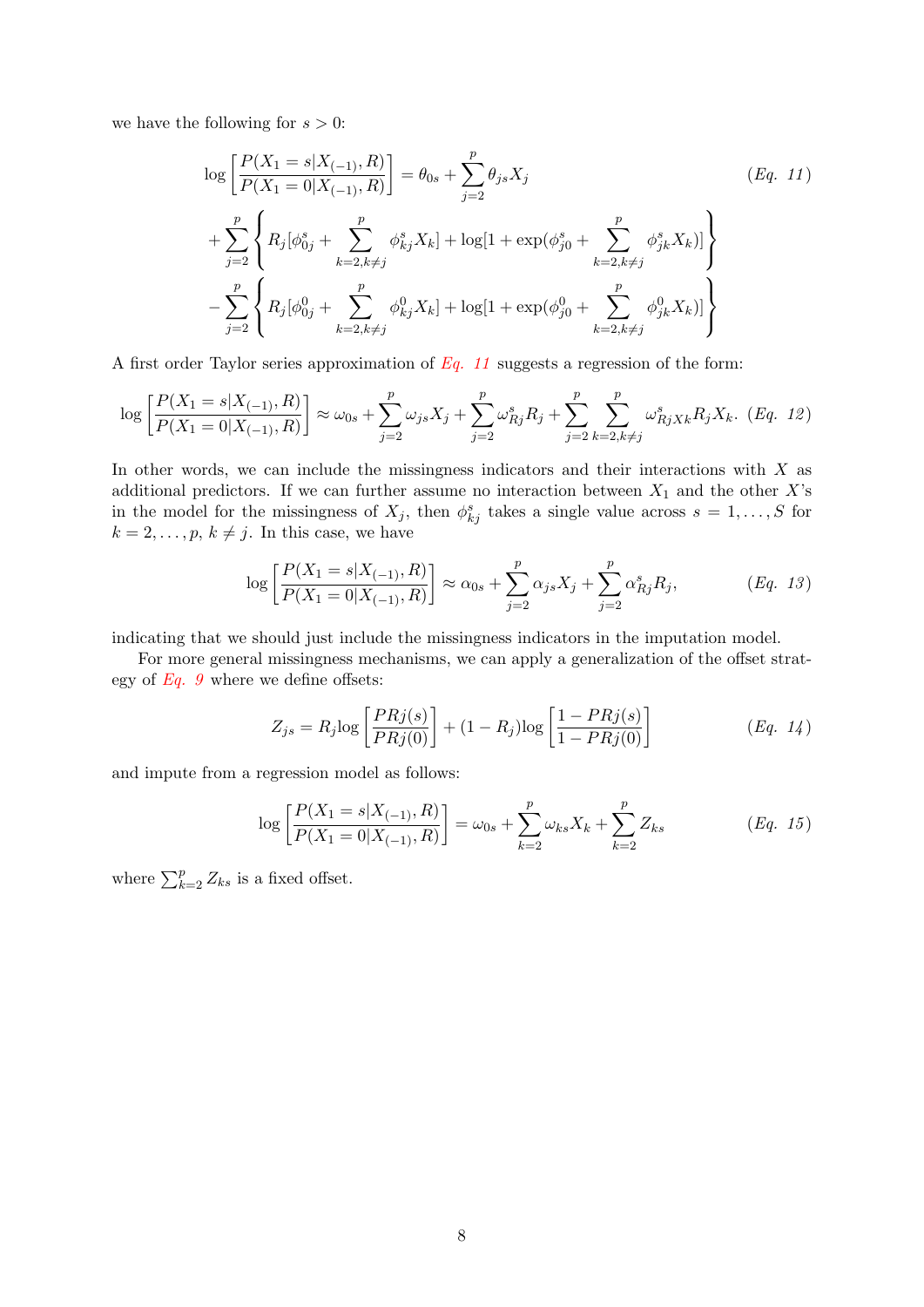#### 2.2.3 Imputing continuous variables

We now suppose that  $X_1$  follows some continuous distribution defined on the real line. First, we will consider the special case where  $X_1$  is normally-distributed given  $X_{(-1)}$ . Then, we will propose a strategy for more general  $X_1$ .

#### Continuous Special Case 1: imputing normally-distributed variable.

Suppose first that  $X_1$  is normally distributed such that  $X_1|X_{(-1)} \sim N(\theta_0 + \sum_{k=2}^p \theta_k X_k, \sigma^2)$ . Suppose further that the probability of observing  $X_i$  is given by

<span id="page-8-0"></span>logit 
$$
[P(R_j = 1|X)] = \phi_{j0} + \sum_{k \neq j} \phi_{jk} X_k
$$
.

Following [Eq. 2](#page-3-1), we can express the imputation model for  $X_1$  as

$$
f(X_1|X_{(-1)}, R_{(-1)}) \propto f(X_1|X_2, \dots, X_p) \prod_{k=2}^p f(R_k|X_1, \dots, X_p)
$$
 (Eq. 16)  

$$
\propto \exp\left(-\frac{[X_1 - (\theta_0 + \sum_{k=2}^p \theta_k X_k)]^2}{2\sigma^2}\right) \times \prod_{k=2}^p \frac{\exp(R_k[\phi_{k0} + \sum_{s \neq k} \phi_{ks} X_s])}{1 + \exp(\phi_{k0} + \sum_{s \neq k} \phi_{ks} X_s)}
$$

Consider the special case where  $p = 3$  (so  $X = (X_1, X_2, X_3)$ ). The two terms in [Eq. 16](#page-8-0) are respectively a bell-shaped curve and the product of two separate bounded sigmoid functions as a function of  $X_1$ . The sigmoid curve for  $f(R_2|X)$  will be increasing in  $X_1$  for one value of  $R_2$ and decreasing for the other value, and likewise  $f(R_3|X)$  will be increasing in  $X_1$  for one value of  $R_3$  and decreasing for the other value. To represent a valid distribution, the product in  $Eq.$ [16](#page-8-0) has to be normalized to integrate to 1. More generally, it is clear that the full conditional distribution of  $X_1$  will depend on  $R_k$ , assuming  $\phi_{k1} \neq 0$ . Additionally, the conditional distribution of  $X_1$  is not symmetric and its mean is no longer given by  $\theta_0 + \sum_{k=2}^p \theta_k X_k$ . While it is feasible to draw from the distribution proportional to  $Eq. 16$  exactly, we will explore approximations that may be easier to draw from in practice.

Approximation Strategy 1: An intuitive approximation of [Eq. 16](#page-8-0) would be to draw  $X_1$ from the following normal distribution:

<span id="page-8-1"></span>
$$
N(\omega_0 + \sum_{k=2}^{p} \omega_k X_k + \sum_{k=2}^{p} \omega_{Rk} R_k, \tau^2).
$$
 (Eq. 17)

This strategy can be justified as a second order Taylor series approximation of [Eq. 16](#page-8-0) as follows. Assuming  $\phi_{ik}$  is small for all k,

$$
\log [f(R_j|X)] \approx R_j[\phi_{j0} + \sum_{k \neq j} \phi_{jk} X_k] + \log(1 + \exp(\phi_{j0}))
$$
  
+ 
$$
\frac{\exp(\phi_{j0})}{1 + \exp(\phi_{j0})} [\phi_{j1} X_1, \dots, \phi_{jp} X_p]^T + \frac{\exp(\phi_{j0})}{[1 + \exp(\phi_{j0})]^2} [\phi_{j1} X_1, \dots, \phi_{jp} X_p]^{\otimes 2}
$$

where  $\phi_{jj} = 0$ . Combining these expressions with the form for  $\log(f(X_1|X_{(-1)}))$  and collecting terms multiplied by  $X_1$  in [Eq. 16](#page-8-0), we obtain a linear regression in the form of [Eq. 17](#page-8-1).

If the association between the X's and the R's is stronger, then this Taylor series approximation may be less accurate, and a more involved approach to drawing values of missing  $X$ 's is needed. For example, we notice from equation [Eq. 16](#page-8-0) that  $X_2$  appears in  $f(X_1|X_{(-1)})$  and may also be included in the various missingness models, suggesting something more general than a linear term in  $X_2$  may be needed for imputing  $X_1$ . We propose including a spline function of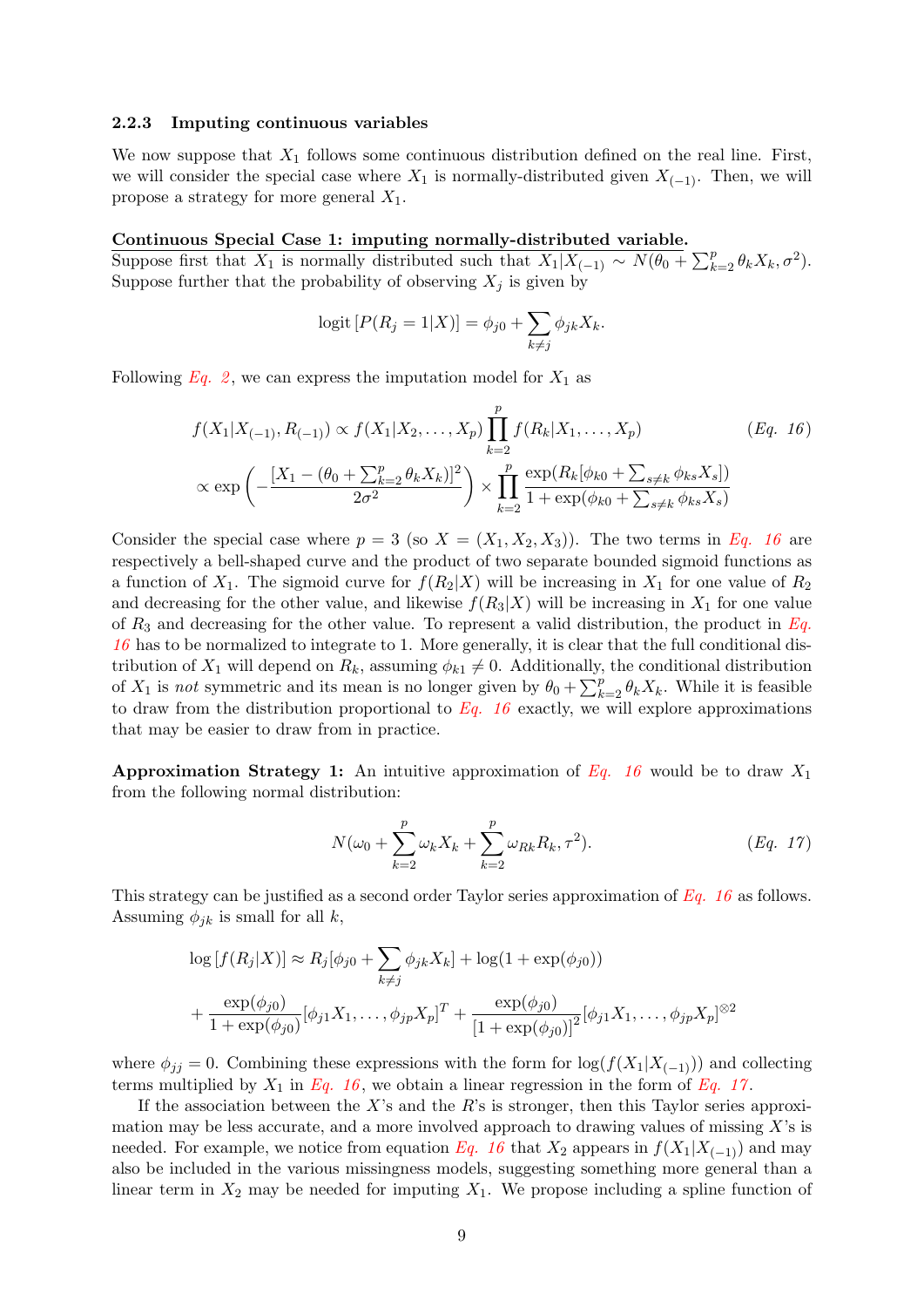$X_2$ . Similar spline terms could also be included for other covariates in the imputation model. This results in the following approximate imputation distribution:

<span id="page-9-1"></span><span id="page-9-0"></span>
$$
N(s_2(X_2) + s_3(X_3) + \ldots + s_p(X_p) + \sum_{k=2}^p \omega_{Rk} R_k, \tau^2).
$$
 (Eq. 18)

where  $s_k(X_k)$  denotes a spline function of covariate  $X_k$ . The presence of the product of sigmoid curves in [Eq. 16](#page-8-0) modifies both the spread and skewness of the imputation distribution. We will ignore the skewness, but we could accommodate the spread by letting it depend on the values of R. Thus, another level of approximation would be drawing  $X_1$  from a normal distribution

$$
N(s_2(X_2) + s_3(X_3) + \ldots + s_p(X_p) + \sum_{k=2}^p \omega_{Rk} R_k, \tau^2_{(R2,R3,\ldots,Rp)}).
$$
 (Eq. 19)

As an even more flexible approximation, we might allow the variance to depend on R and incorporate interactions between  $X$  and  $R$  in the mean structure of the imputation distribution. The approximations in [Eq. 18](#page-9-0) and [Eq. 19](#page-9-1) could be incorporated into a sequential regression multiple imputation procedure, provided the software being used had the ability to include splines instead of simple linear terms in the mean structure of the regression model. In practice, a large value of  $n$  may be required to actually fit the largest of the above models during the imputation procedure. To build in even more flexibility in the imputation model, we might take a generally more robust approach to multiple imputation, such as predictive mean matching [\[14,](#page-18-11) [15\]](#page-18-12) or random forests [\[16\]](#page-18-13), conditioning on  $R_2, \ldots, R_p$  in addition to other variables when imputing  $X_1$ .

**Approximation Strategy 2:** Rather than approximating the mean structure of  $Eq. 16$  using Taylor series approximations, we could instead consider the mode of the distribution in  $Eq. 16$ , which we call  $mode(X_{(-1)}, R_{(-1)})$ . Assuming the distribution in [Eq. 16](#page-8-0) is uni-modal, then we might impute missing  $X_1$  from  $N(model(X_{(-1)}, R_{(-1)}), \tau^2)$ . Taking the derivative with respect to  $X_1$  of the log of [Eq. 16](#page-8-0) leads to the following expression:

<span id="page-9-2"></span>
$$
-\frac{X_1 - (\theta_0 + \sum_{k=2}^p \theta_k X_k)}{\sigma^2} + \sum_{k=2}^p \phi_{k1}[R_k - PRk(X_1)] \qquad (Eq. 20)
$$

where  $PRk(X_1) = P(R_j = 1|X) = \text{expit}(\phi_{j0} + \sum_{k \neq j} \phi_{jk} X_k)$  is viewed as a function of  $X_1$ . Assuming a uni-modal distribution, we can obtain the  $mode(X_{(-1)}, R_{(-1)})$  by setting [Eq. 20](#page-9-2) equal to 0 and solving for  $X_1$ . Finding this mode is numerically feasible, but the form of [Eq.](#page-9-2) [20](#page-9-2) suggests an alternative approach for imputing  $X_1$  within the iterative imputation algorithm:

- 1. For each  $j > 1$ , fit a logistic regression model to the current imputed dataset of size n for the probability that  $X_j$  is observed.
- 2. Using the most recent imputed values for  $X_1$  and the latest estimates of  $\phi$  and  $PRj(X_1)$ obtained in step 1, define new variables  $Z_j = \phi_{j1}[R_j - PR_j(X_1)]$  for each  $j > 1$ .
- 3. Impute  $X_1$  using the following model:

<span id="page-9-3"></span>
$$
N(\omega_0 + \sum_{k=2}^{p} \omega_k X_k + \sigma^2 \sum_{k=2}^{p} Z_k, \tau^2)
$$
 (Eq. 21)

where the  $\omega$ 's are drawn from the approximation to their posterior distribution obtained by fitting [Eq. 21](#page-9-3) to the full imputed dataset and  $\sigma^2 \sum_{k=2}^p Z_k$  is treated as an offset using the estimate of  $\sigma^2$  obtained from fitting the model for  $X_1$  given  $X_2, \ldots, X_p$  to the complete data. Alternatively  $\sum_{k=2}^{p} Z_k$  could be added as another predictor in the imputation model.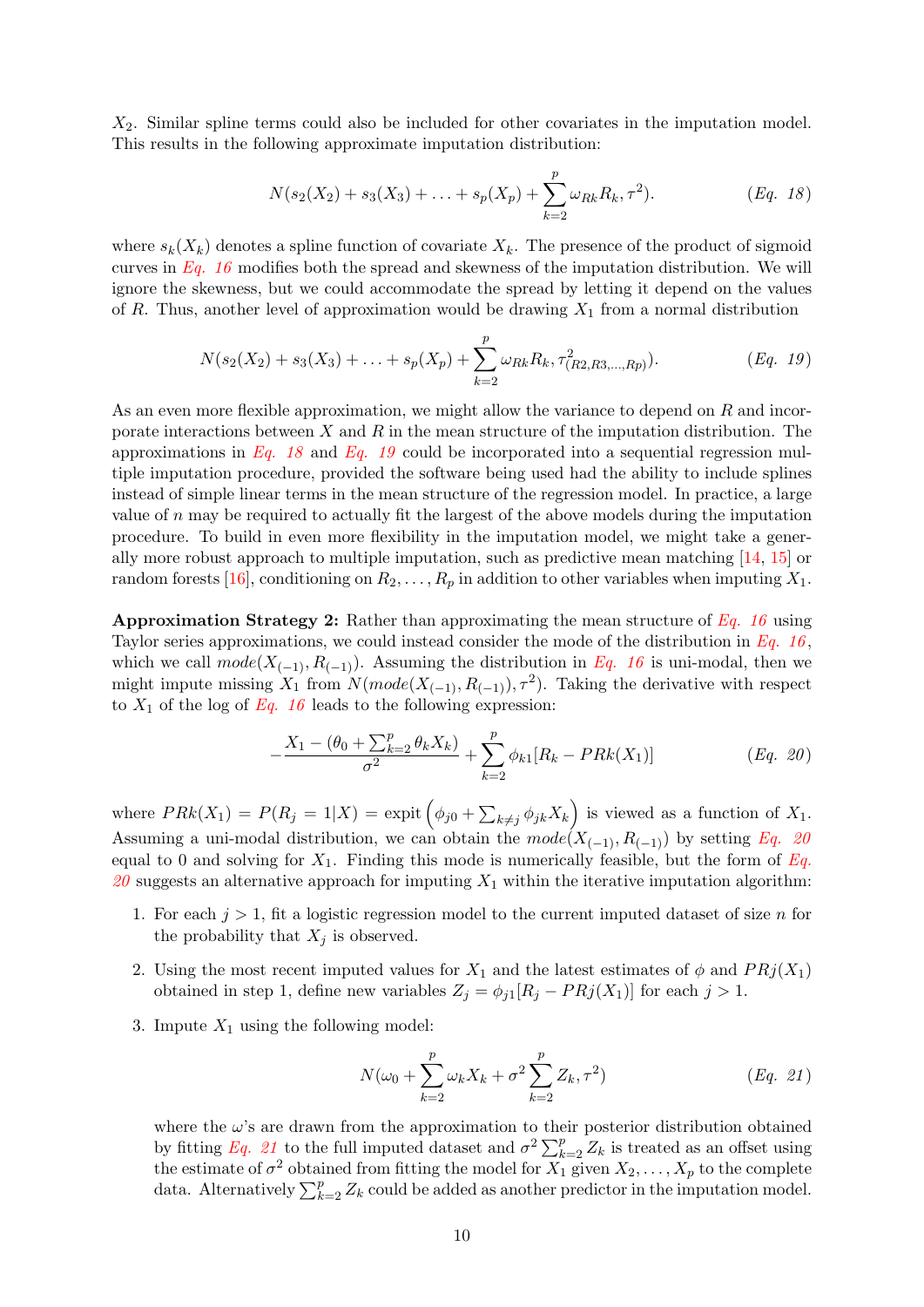#### Continuous General Case: non-normal continuous variable.

Suppose  $X_1$  takes a more general non-Gaussian continuous form and that  $X_2 \ldots X_p$  take unspecified forms. For this case we may first transform  $X_1$  so that the conditional distribution of  $X_1|X_2,\ldots,X_p$  is approximately Gaussian with constant variance  $\sigma^2$ . Using the intuition developed for normally-distributed  $X_1$  considered above, we propose the following three strategies for approximating the conditional imputation distribution for  $X_1$  in [Eq. 2](#page-3-1) using one of the following three imputation distributions:

$$
N(\omega_0 + \sum_{k=2}^{p} \omega_k X_k + \sum_{k=2}^{p} \omega_{Rk} R_k, \tau^2), \qquad (Eq. 22)
$$

$$
N(\sum_{k=2}^{p} s_k(X_k) + \sum_{k=2}^{p} \omega_{Rk} R_k, \tau^2),
$$
 (Eq. 23)

where  $s_k(X_k)$  is a spline function of  $X_k$ , and

$$
N(\omega_0 + \sum_{k=2}^{p} \omega_k X_k + \sigma^2 \sum_{k=2}^{p} Z_k, \tau^2), \qquad (Eq. 24)
$$

where  $Z_k = \phi_{k1}[R_k - PRk(X_1)]$  is a constructed variable based on estimated probability of observing  $X_k$ ,  $PRk(X_1) = P(R_k = 1 | X_{(-k)})$ , obtained using the most recent imputed data.

## 3 Simulation Studies

#### 3.1 Simulation Set-up

We performed numerical studies to investigate the performance of the proposed method under different missingness and X distribution settings. For each setting, we generate 200 simulated datasets with 2000 subjects each. In each simulated dataset, we generate 5 correlated variables under two different scenarios. In the first scenario, we simulated 5 multivariate normal variables  $X_1, \ldots, X_5$  with mean 0, unit variances, and covariances  $\Sigma_{ik} = cov(X_i, X_k)$  as follows:  $\Sigma_{12} =$ 0.4,  $\Sigma_{14} = \Sigma_{35} = 0.3$ ,  $\Sigma_{13} = \Sigma_{25} = \Sigma_{34} = 0.2$ , and all remaining covariances equal to 0.1. In the second scenario, covariates  $X_1, X_2$ , and  $X_3$  are dichotomized to take the value 1 if the drawn value is above zero. We then impose roughly 25-50% missingness in each of  $X_1$ ,  $X_2$ , and  $X_3$ under the following models:

$$
logit(P(R_1 = 1 | X_2, X_3, X_4, X_5) = \phi X_2 + \phi X_3 + \rho X_4 + \rho X_5
$$
  

$$
logit(P(R_2 = 1 | X_1, X_3, X_4, X_5) = \phi X_1 + \phi X_3 + \rho X_4 + \rho X_5
$$
  

$$
logit(P(R_3 = 1 | X_1, X_2, X_4, X_5) = \phi X_1 + \phi X_2 + \rho X_4 + \rho X_5
$$

where  $\phi=0$ , 0.25, 0.50, 0.75, 1, or 1.5 and  $\rho$  was either 0 or 1. Corresponding complete case probabilities ranged between 12% and 50%.

For each simulated dataset in each setting, we obtained 10 multiple imputations for missing values in  $X_1$ ,  $X_2$ , and  $X_3$  using the following methods:

- 1. SRMI: usual chained equations assuming missing at random
- 2. SRMI-MI: method SRMI + adjusting for missingness indicators as in [Eq. 5](#page-5-0) and [Eq. 17](#page-8-1)
- 3. SRMI-Interactions R: method SRMI-MI + adjusting for missingness indicator-covariate interactions as in Eq.  $\gamma$  and [Eq. 19](#page-9-1)
- 4. SRMI-Interactions X: method SRMI-MI + adjusting for missingness covariate-covariate interactions as in Eq.  $\theta$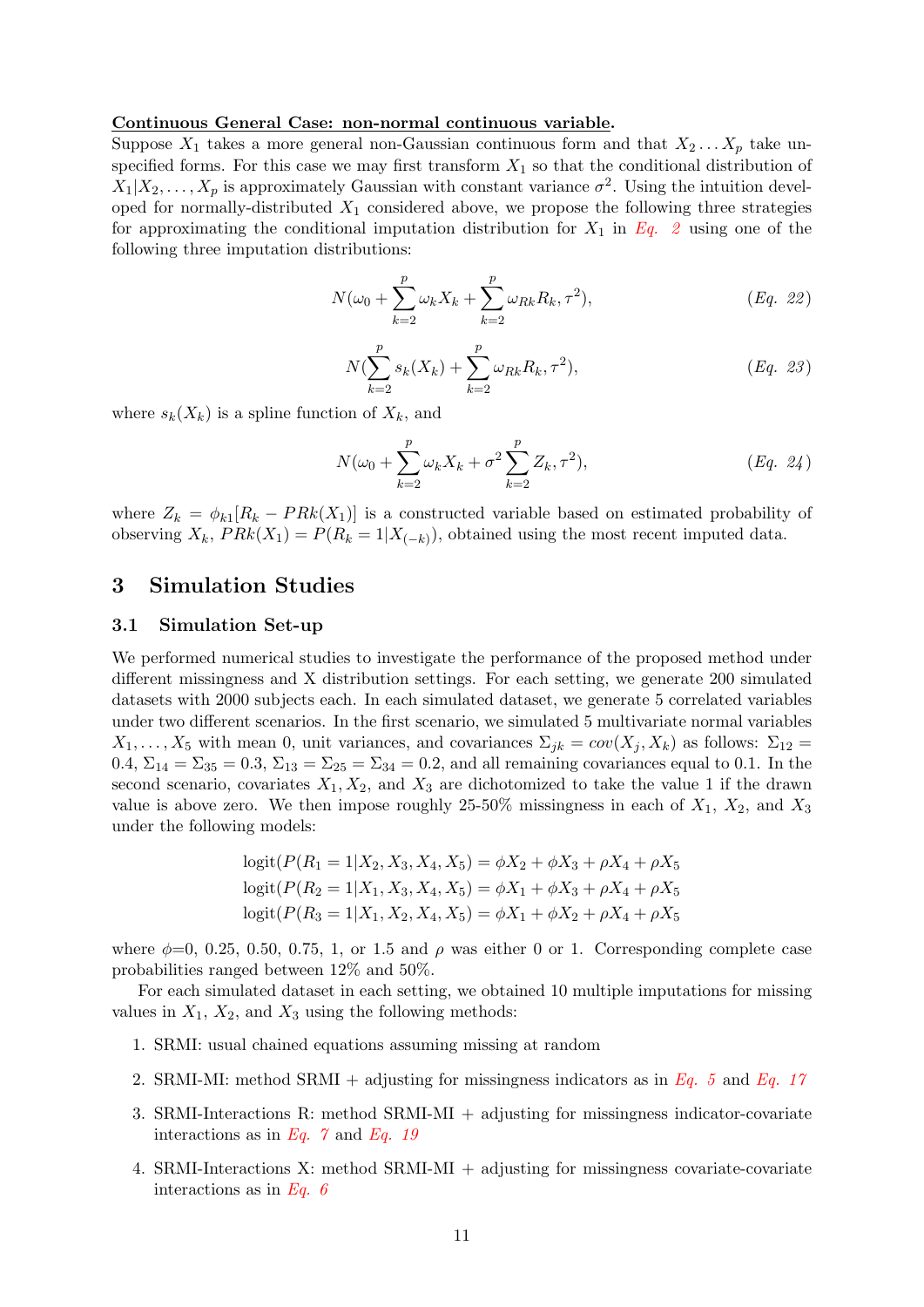- 5. SRMI-TriCube: adjusting for missingness indicators and cubic splines for other covariates as in [Eq. 18](#page-9-0)
- 6. SRMI-Offset(Normal): method SRMI + estimated offset as in [Eq. 21](#page-9-3)
- 7. SRMI-Offset(Binary): method SRMI + estimated offset as in [Eq. 9](#page-6-0)
- 8. SRMI-Exact: imputing from "exact" distribution proportional to  $Eq. 2$ , using drawn missingness model parameters

The SRMI-Exact method imputes missing values from the correct conditional distribution after estimating missingness model parameters in the observed data. This method serves as a benchmark for the various (more easily implemented) approximations considered.

For scenarios with normally-distributed or binary  $X_1$ ,  $X_2$ , and  $X_3$ , we performed imputation using a subset of the above methods relevant for the corresponding covariate distributions as motivated by our derivations above. For the SRMI-Offset(Normal), SRMI-Offset(Binary), and SRMI-Exact methods, we assumed a logistic regression model structure for missingness in each variable, and we estimate or draw corresponding missingness model parameters using the most recently imputed data. Parameters in the missingness model can be estimated well, as demonstrated by simulation Figure A.1 in the Supplemental Material. For each simulation setting and imputation strategy combination, we obtained point estimates for (1) the mean of  $X_1$  and for (2) regression coefficients from a model for  $X_1|X_2, X_3, X_4, X_5$  using the multiply imputed data and Rubin's combining rules. We then calculated the average bias, empirical variance of the point estimates, and the coverage rate of 95% confidence intervals across the 200 simulated datasets.

#### 3.2 Simulation Results

**Figure [1](#page-12-0)** shows the bias in estimating the mean of  $X_1$  for different imputation methods. Under MAR  $(\phi = 0)$ , none of the methods gave substantial bias. For both normally-distributed and binary variables, SRMI produced substantial bias (e.g., absolute bias of 0.10 for normal  $X_1$ ) under MNAR ( $\phi \neq 0$ ). In both normal and binary settings, all MNAR adjustment methods considered resulted in similar or reduced bias relative to SRMI (e.g., SRMI-MI resulted in up to 80% reduction in bias relative to SRMI for normal  $X_1$ ). The SRMI-MI method worked well to reduce bias from MNAR missingness when (1) MNAR missingness was weak or (2) missingness did not depend on the continuous variables  $(\rho = 0)$ .

In the setting with very strong MNAR missingness or missingness dependent on continuous covariates, the SRMI-MI approximation resulted in large residual bias (e.g. absolute bias of - 0.07). For imputation of normally-distributed covariates, the SRMI-Exact method was the only approach that consistently produced good properties in terms of bias. Imputation models using more complicated functions of predictors (e.g. interactions, splines) often provided smaller bias relative to SRMI-MI but did not perform as well as imputation using the "exact" conditional distribution, particularly when  $\rho \neq 0$ . For imputation of binary covariates, the offset approach generally performed well in terms of bias reduction, particularly when missingness model parameters were fixed to the simulation truth (not shown). Some small residual bias was seen for the offset method when missingness model parameters were estimated. Although not shown, complete case analysis resulted in very large bias in all simulation settings considered. Biases for regression model coefficients are presented in Figure A.3. Results are similar.

**Figure [2](#page-13-0)** shows the empirical variance of point estimates for the mean of  $X_1$ , relative to analysis of the full data with no missingness. Under MAR, there is at most a small increase in the variability due to the extensions of the standard SRMI method. Inclusion of additional interaction terms (between missingness indicators and covariates or between covariates themselves) in the imputation models resulted in larger empirical variances. In the setting with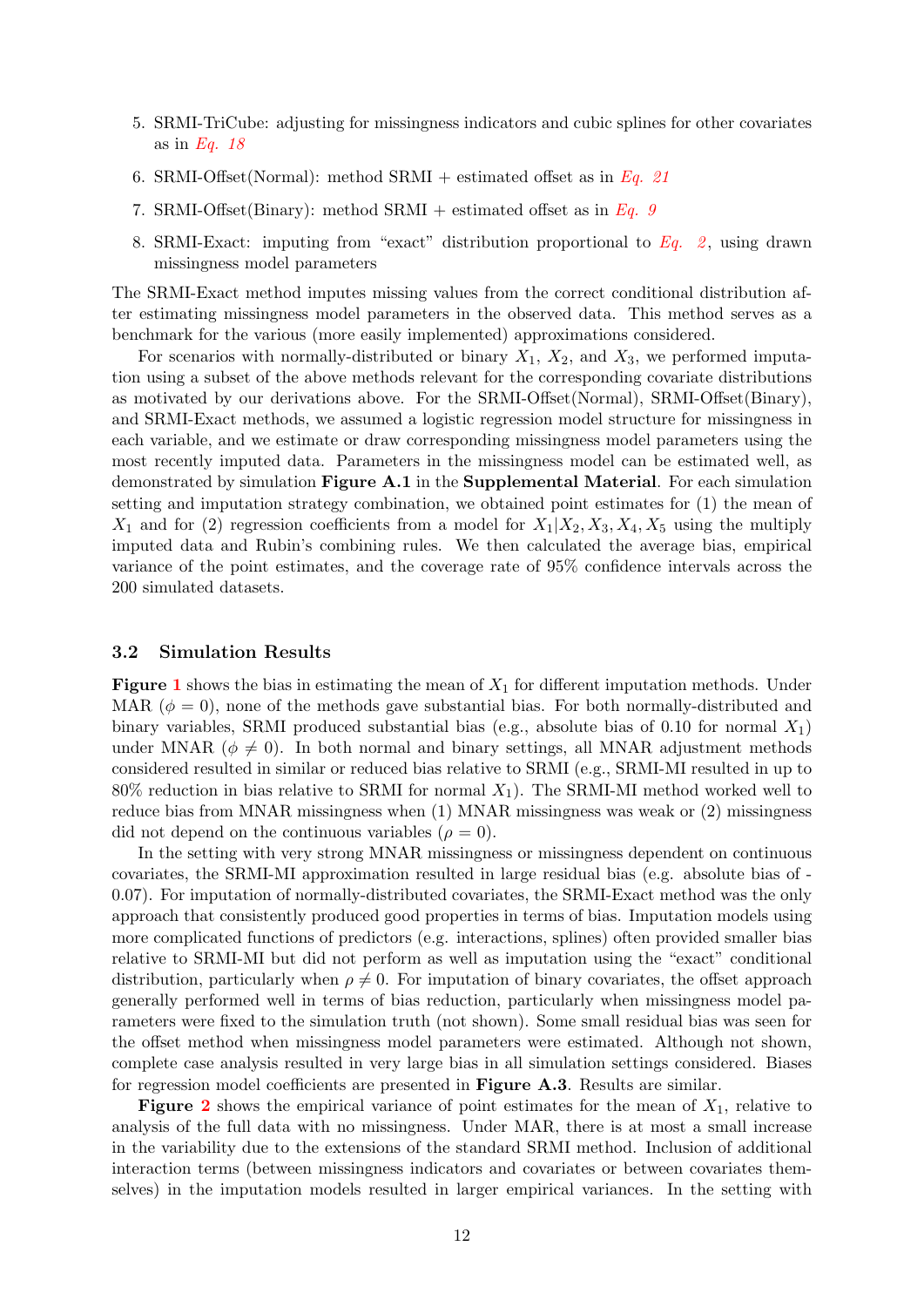normally-distributed covariates, SRMI-Exact imputation resulted in larger empirical variance when the MNAR missingness was very strong. However, coverage rates (Figure A.2) were similar to other methods, indicating that wider confidence intervals may be a necessary tradeoff for little bias.

We also performed some additional simulations in the setting where  $X_1$ - $X_3$  are binary variables with very low prevalences (1%). In this particular setting, additional adaptations are needed to ensure good estimation of the prevalence of  $X_1$  in the imputed data. Results are presented in Supplemental Material.

Figure 1: Bias for mean of  $X_1$  across 200 simulated datasets after applying various imputation strategies<sup>1</sup>

<span id="page-12-0"></span>

<sup>1</sup> Results shown for  $M = 10$  imputed datasets.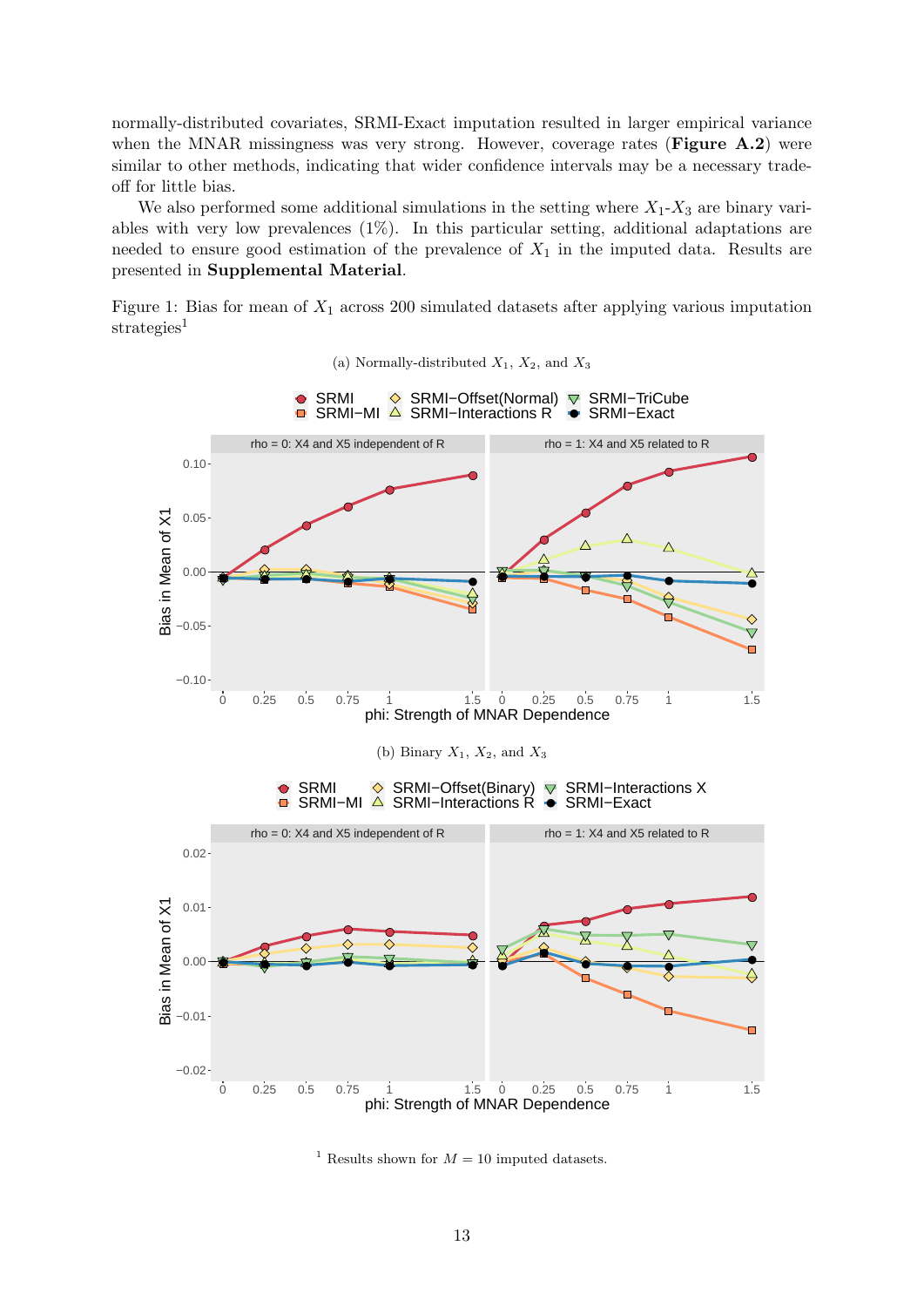Figure 2: Relative variance for estimated mean of  $X_1$  across 200 simulated datasets after applying various imputation strategies, relative to analysis of the full data with no missingness<sup>1</sup>

<span id="page-13-0"></span>

(a) Normally-distributed  $X_1, X_2,$  and  $X_3$ 

<sup>1</sup> Results shown for  $M = 10$  imputed datasets.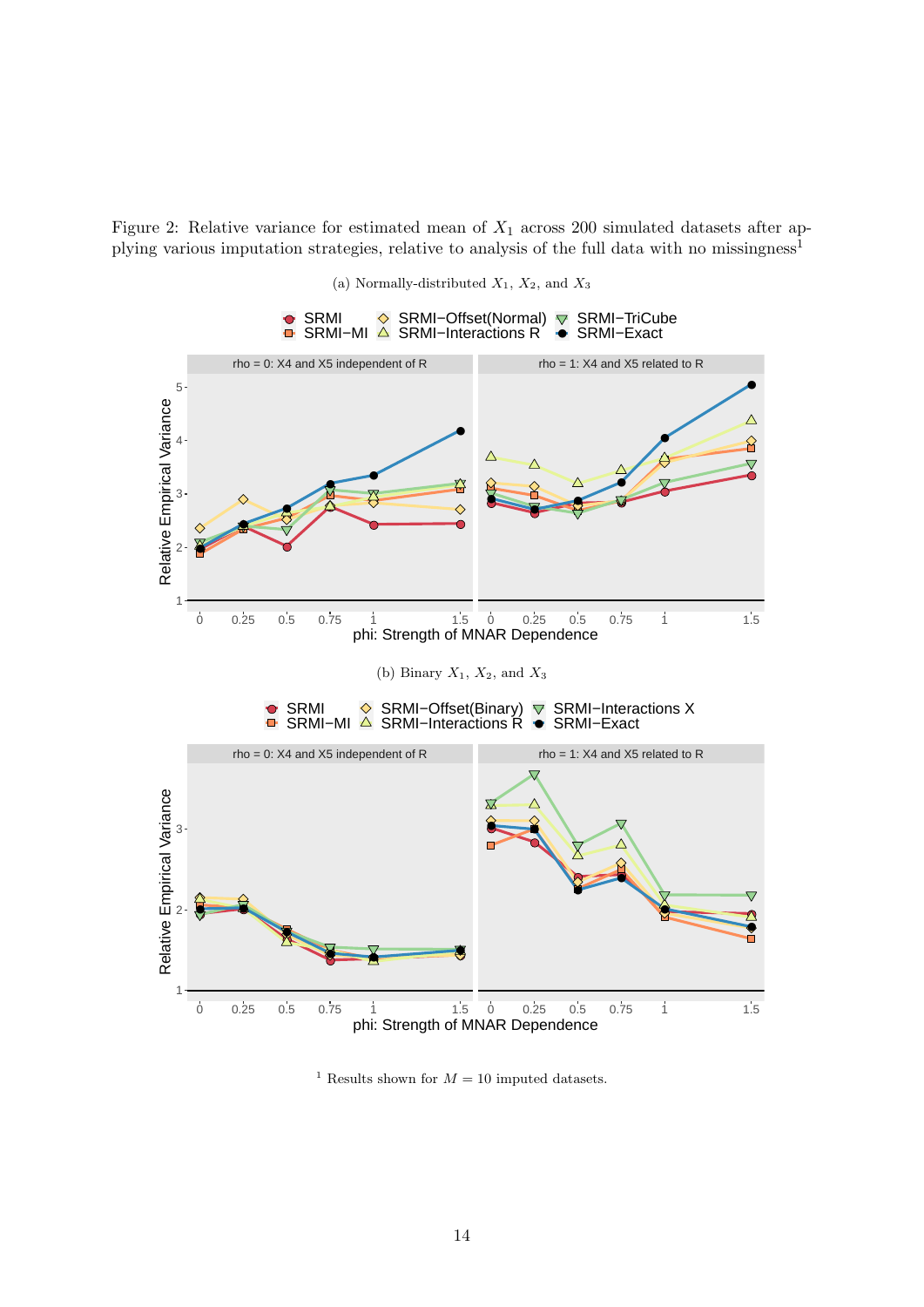# 4 Prevalence of genetic pathogenic variants in breast cancer patients

The methodological development in this paper was motivated by missing data challenges for the ICanCare study. This study consists of women aged 20 to 79 who were newly diagnosed with breast cancer between July 2013 and August 2015 and are part of the Surveillance, Epidemiology, and End Results (SEER) registries in Georgia and Los Angeles. SEER is a population-based registry that collects basic data on variables such as age, race, stage of disease, common breast cancer biomarkers and treatments. A subset of these women enrolled in the ICanCare study [\[17\]](#page-18-14), in which they were surveyed about the care they received and many other factors. The ICanCare study broadly focused on treatment communication and decision-making in patients with favorable breast cancer. Women were also asked about whether they had a family history of breast cancer, and they provided other information related to their risk of being a carrier of genetic variants associated with breast cancer. The survey was completed by 5080 patients and linked to SEER data. In addition, genetic test results corresponding to pathogenic variants were available for some patients. An external company merged the survey responses and SEER clinical data with genetic testing information obtained from four laboratories that tested patients in the study regions and provided a de-identified dataset. More details regarding the combined datasets are provided elsewhere [\[18\]](#page-18-15).

In this paper, we are interested in using data from the ICanCare study to better understand the prevalence of the pathogenic genetic variants in BRCA1 or BRCA2 among women diagnosed with breast cancer in the USA. Women with breast cancer are increasingly taking genetic tests to find out if they have pathogenic variants in important genes. This information can impact the treatments they receive and is relevant for the care of close relatives. The most well-known breast cancer genes are BRCA1 and BRCA2. The prevalence of pathogenic variants in BRCA1 and BRCA2 in the general population is quite low, estimated to be roughly in the 0.2% to 0.3% range [\[19\]](#page-19-0). Estimates of prevalence of BRCA1/2 pathogenic variants among breast cancer patients vary from country to country (typically around 2% to 4%), but can exceed 20% among breast cancer patients with a positive familial history of breast cancer [\[20,](#page-19-1) [21,](#page-19-2) [22\]](#page-19-3). Given the practical importance of these genetic variants to patient prognosis and treatment decision-making, there is a great need to better characterize the prevalence of these pathogenic variants in the population of women newly-diagnosed with breast cancer in the USA. Missing data, however, presents a challenge.

Genetic test results (including presence/absence of BRCA1/2 mutation) are not available for some patients in the ICanCare study. Amongst the 5080 women 27.5% had genetic test results, and amongst those with genetic tests 4.66% had a pathogenic variant in either BRCA1 or BRCA2. The current recommendation for genetic testing is based on patient age, personal or family history of cancer, known genetic mutation in the family, and tumor characteristics, although there is substantial variability in how much these recommendations are being followed [\[23\]](#page-19-4). Even if genetic testing is offered, patient interest in undergoing genetic testing is influenced by factors such as age, race, education, and stage of disease [\[24\]](#page-19-5). The sample of women who do have genetic test data results within the ICanCare study are very unlikely to be representative of all the women in the ICanCare study or of the population of all women in these two SEER registries, and we expect the estimated prevalence of mutation among women with observed genetic test results to be an over-estimate. More sophisticated strategies are, therefore, needed to address the missing data.

Our strategy for handling missingness in BRCA mutation status is to use other available data to multiply impute BRCA status for women with missing values. Then, we can estimate the prevalence of BRCA mutation in the ICanCare study using the multiply imputed data. For the purposes of this paper we will consider a single variable of whether either BRCA1 or BRCA2 has a pathogenic variant. Some key variables that will help inform our imputation of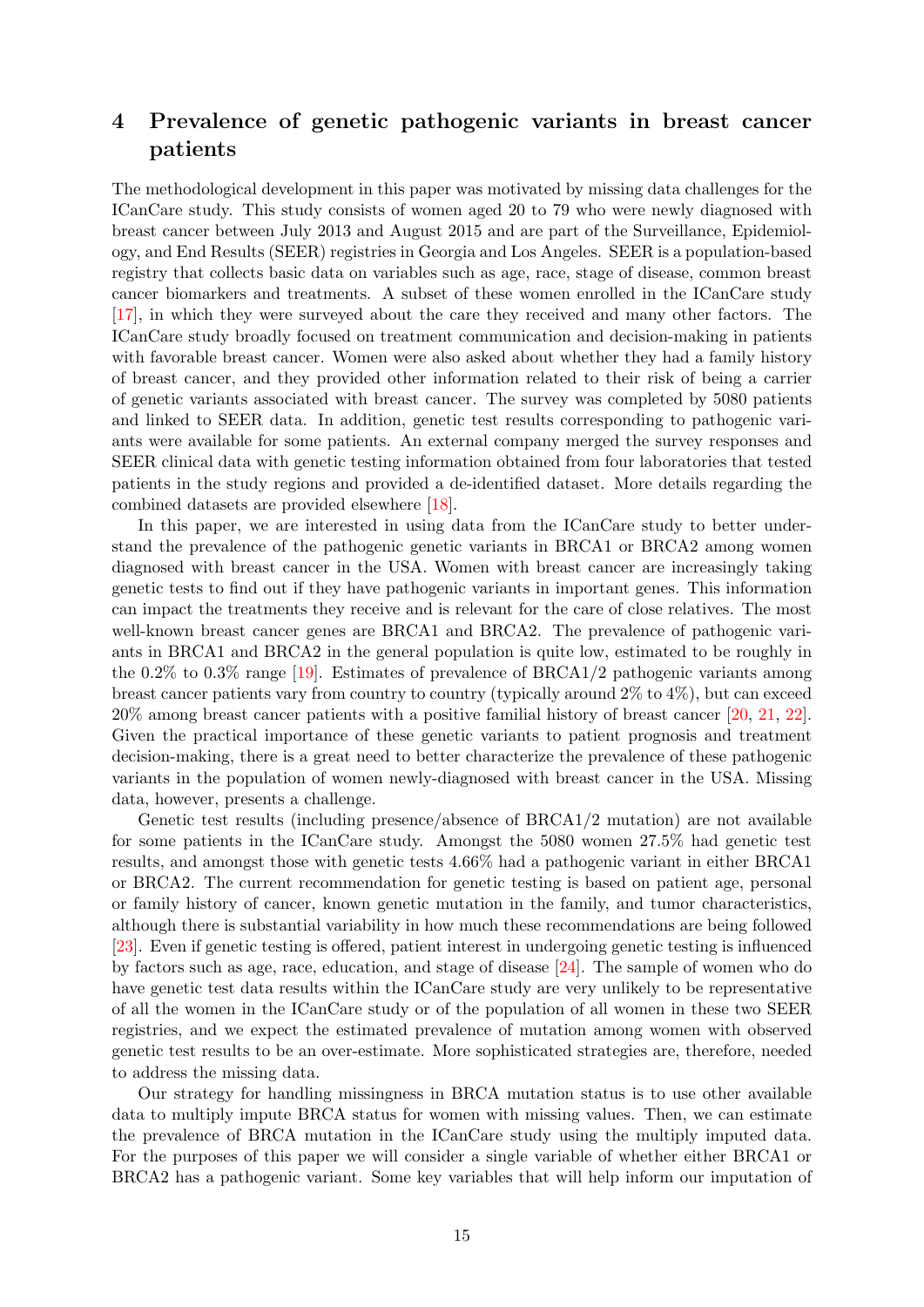BRCA mutation status are presence of familial history of BRCA mutation, Jewish ancestry, and familial history of breast cancer. Age, race, presence of ER/PR/HER2 mutations, tumor grade, clinical T-stage, presence of lymph node invasion, and presence of bilateral disease may also be informative. Most of these variables had low missingness rates  $(0\% - 5\%)$ , but HER2 status, family history of cancer and known familial BRCA mutation had higher missingness rates (10%-21%). Summary statistics for these variables along with their missingness rates are given in Table C.1 in the Supplemental Material.

Standard multiple imputation methods require us to assume that missingness in BRCA mutation status is independent of unobserved information given the observed data. However, this may not be the case. In particular, we may believe that presence of familial history of mutation, familial history of breast cancer, and other variables may strongly impact choices for whether or not a woman undergoes genetic testing. Since these variables also are observed with missingness, the MAR assumption may likely be violated. We see evidence of this dependence in the data. Logistic regression modeling of whether a woman had an available BRCA1/2 test result using data for the 2863 patients with complete covariate information showed an association between missingness and age, race, familial history of either breast, ovarian cancer or sarcoma, familial history of BRCA1/2 mutations, Jewish ancestry, HER2 status, and geographic location. The odds ratios for this logistic regression model are presented in Table C.2 in the Supplemental Material. Since these variables are related to missingness in BRCA mutation status and are also occasionally or even often missing themselves, missingness in BRCA status may likely be MNAR.

This MNAR mechanism has a potential to induce bias in resulting estimates of BRCA mutation rates, since these variables are also related to whether or not the BRCA mutation was present. In particular, we ran a logistic regression model on the 874 patients that received a BRCA1/2 test and had complete information for the clinical and demographic factors listed above. In this logistic regression we used the Firth correction to avoid quasi-separation due to the rare outcome. The following variables were clearly associated with having a BRCA1/2 pathogenic variant: age, relatives with history of either breast, ovarian cancer or sarcoma, relatives with known BRCA1/2 mutations and Jewish ancestry(borderline). The odds ratios for this logistic regression model are presented in the first column of Table C.3 in the Supplemental Material. Many of the same variables that are associated with receiving a test are also associated with the positivity rate of the test. Since these variables also have missingness themselves, there is a need to carefully guard against bias due to the MNAR missingness in the multiple imputation process.

We performed sequential regression multiple imputation of the missing data using the mice program in R using several of the methods explored in this paper. There were four variables with missingness exceeding 10%: BRCA1/2 test results, family history, known pathogenic variant and HER2. For these four variables we created response indicators  $R_i$  and offset variables  $Z_i$ from [Eq. 9](#page-6-0),  $j = 1, ...4$ . Multiple imputations were generated using the following three methods: (1) standard SRMI, (2) SRMI-MI and (3) SRMI-Offset. When using the SRMI-MI method we imputed each variable  $j$  in the dataset conditional on all other variables, and all of the above  $R_{(-j)}$ . When using the SRMI-Offset method we imputed BRCA1/2 test, family history, known pathogenic variant, and HER2 status conditional on all other variables and all of the above  $Z_{(-j)}$ . The rest of the variables were imputed conditional on all other variables and  $R_j$ .

Logistic regression models were used for imputing binary variables, and multinomial logistic regression was used for imputing variables with more than 2 categories. We treated clinical stage and tumor grade as categorical. For binary variables with low prevalence, imputation using the 'logreg' option in mice is unstable and can produce bias in downstream prevalence estimates as shown by simulation in Supplemental Material. To address this issue, we impute BRCA1/2 status using the proposed stratified bootstrap strategy to draw parameters within the imputation algorithm. For each imputation method, we obtain 10 multiple imputations based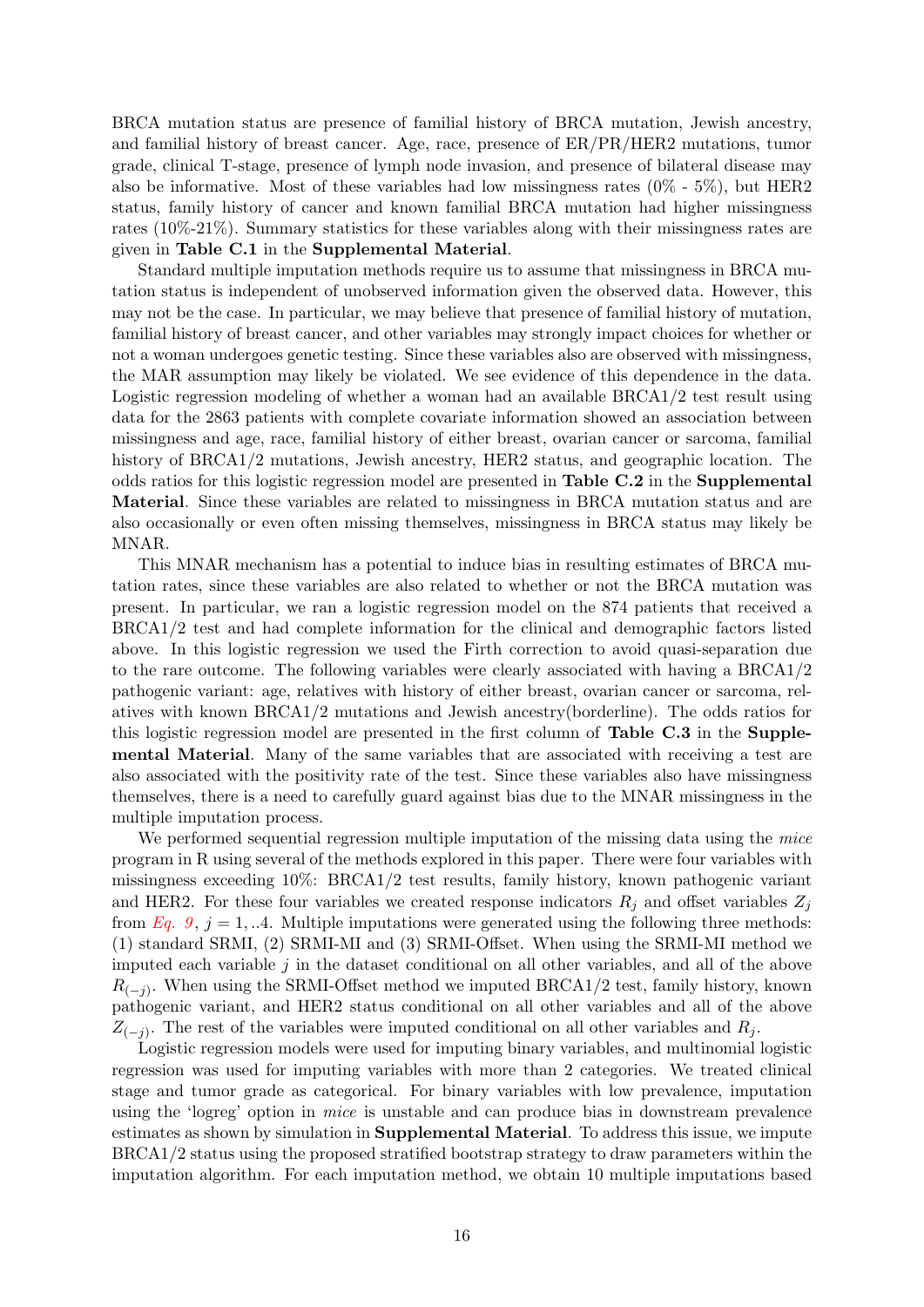on sequential regression algorithms that were run for 50 iterations. The marginal prevalence of BRCA1/2 mutation was then estimated, along with corresponding standard errors.

Table [1](#page-16-0) shows the estimated prevalence of BRCA1/2 pathogenic variants from the complete cases and from the different multiple imputation methods. As expected, the multiple imputation methods give lower estimates than the complete case analysis. The extensions of the SRMI that make use of the missing data indicators give slightly lower estimates than obtained from SRMI. Since we believe missingness is MNAR, we would trust results from the SRMI-MI and SRMI-Offset methods over the estimates from SRMI. In Table C.3 in the Supplemental Material, we also present the estimated associations between having a BRCA1/2 pathogenic variant and the various risk factors for each of the imputation strategies. The results compared to the complete case analysis are broadly similar, but there are some differences. Notably, the associations for tumor grade and clinical T-stage are larger than in complete case analysis, and the associations for Jewish ancestry are smaller. As expected, the width of the 95% confidence intervals for the odds ratios from the multiply imputed datasets tend to be smaller than seen in complete case analysis.

|                | Estimate ( $\times$ 100) | Standard Error $(\times 100)$ |
|----------------|--------------------------|-------------------------------|
| Complete cases | 4.66                     | 0.56                          |
| <b>SRMI</b>    | 2.82                     | 0.47                          |
| <b>SRMI-MI</b> | 2.77                     | 0.39                          |
| SRMI-Offset    | 2.65                     | 0.34                          |

<span id="page-16-0"></span>Table 1: Estimated prevalence of BRCA1/2 pathogenic variants

## 5 Discussion

Standard software for implementing sequential multiple regression imputation (SRMI) assumes that missingness does not depend on unobserved information, called missing at random (MAR). Several researchers have proposed adaptations of existing sequential multiple imputation procedures in settings where missingness is not at random (MNAR) [\[9,](#page-18-6) [25\]](#page-19-6). For example, Tompsett et al. (2018) proposes handling MNAR missingness by including missing data indicators as predictors in the sequential imputation models. In terms of rigorous statistical justification, however, little work has been done to provide guidance for handling of MNAR missingness within chained equations imputation algorithms in general.

In this paper, we provide statistical justification for the missing data indicators method of Tompsett et al. (2018) and propose several extensions that can result in improved performance in terms of bias in the final data analysis. We approach this problem by first deriving the ideal imputation distribution as a function of observed data and assumed models for data missingness, viewing SRMI as an approximation to Bayesian MCMC estimation. Using Taylor series approximations and other methods, we obtain regression model approximations to the ideal imputation distribution to use in practice. We focus our attention on a particular MNAR setting, where missingness for a given variable may depend on *other* variables with missingness. Handling of MNAR missingness in a given variable based on its own missing values is a more challenging problem, and we refer the reader to Beesley and Taylor (2021) for recent work in this area [\[26\]](#page-19-7).

Through simulation, we found that inclusion of missingness indicators within sequential imputation algorithms (here, called SRMI-MI) can result in reduced bias in estimating outcome models parameters when missingness is MNAR. The degree of bias reduction will likely depend on the strength of the MNAR missingness and the structure of the missingness model. Although not explored here, inclusion of extra parameters in the imputation models could increase the risk of overfitting and may require larger datasets in order to see good bias reduction proper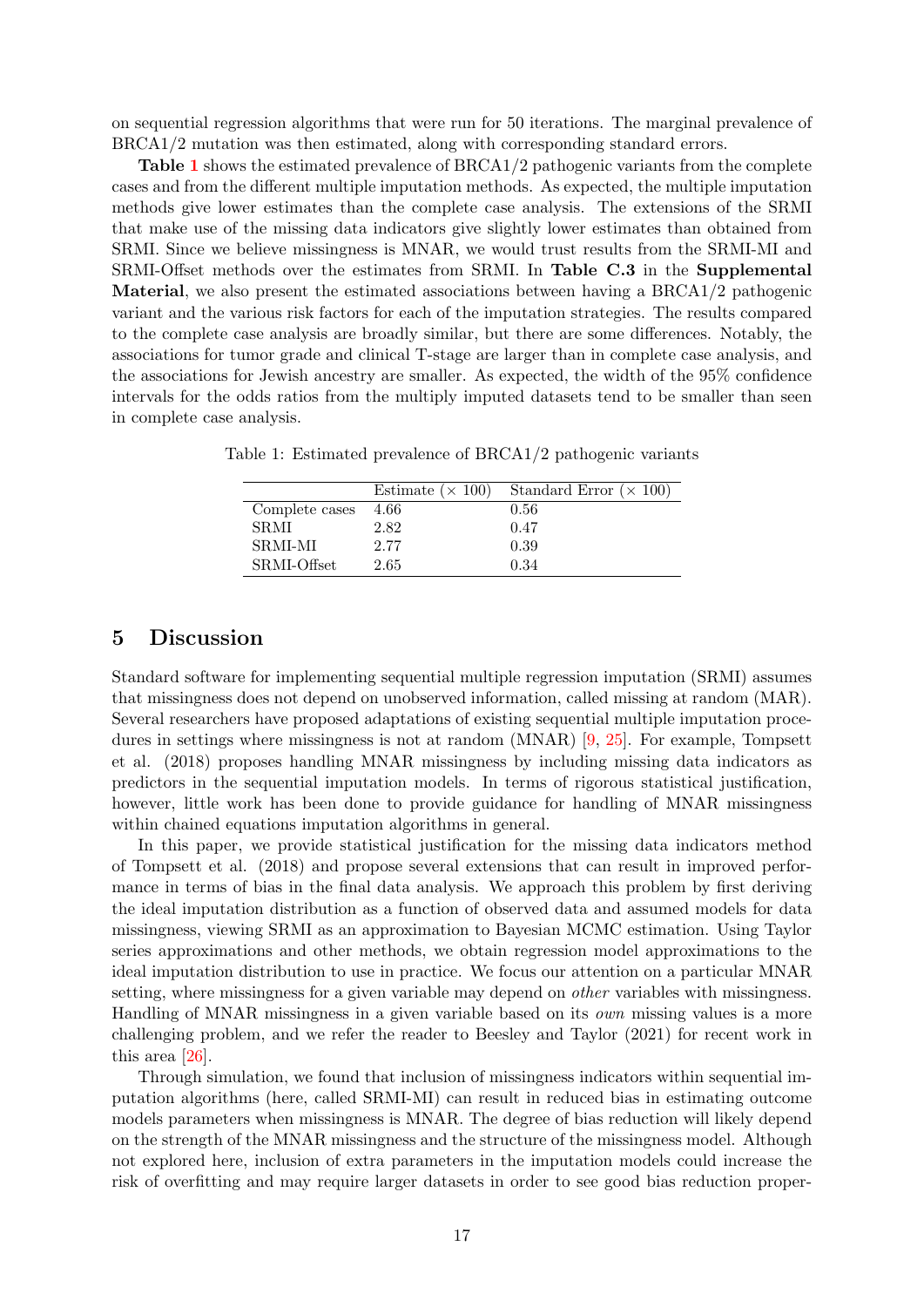ties. In our simulations (datasets of size  $n=2000$ ), we did not see increase in bias or substantial increases in variance when SRMI-MI was applied instead of SRMI when missingness was truly MAR.

In some settings, SRMI-MI produced substantial residual bias. We proposed a variety of extensions to the SRMI-MI approach, including use of spline functions of model predictors, inclusion of interactions, and use of fixed offsets calculated as a function of estimated missingness model parameters. In general, approaches including additional interaction terms tended to result in increased standard errors with some benefit in terms of bias reduction. Of all the regression model approximations, the approach using missingness model-based offsets had the best properties on average across the many simulation settings considered. This may be because this approach is making use of more information from the data, since it involves assuming (and fitting) a model for the probability of missingness for each variable. Since we assume missingness in a given variable is independent of its own missing values, parameters in this missingness model may be identified using the observed data. However, this approach may be more sensitive to misspecification of the missingness model.

For comparison, we evaluate the performance of the various SRMI adaptations to imputation using the "exact" imputation model in  $Eq. 2$ . This distribution may only be known up to proportionality, and imputation using this distribution may be complicated in general. In our simulations, this approach (SRMI-Exact) resulted in little or no bias in estimating outcome model parameters.

With the exception of the SRMI-Exact method, we tried to restrict our focus to methods that are easily implemented within established sequential imputation software. The methods using the offset do require some non-trivial adaptations of the standard SRMI routine (including fitting of models for covariate missingness within the iterative imputation algorithm), and we provide example code guiding implementation with package mice in R.

The methods were applied to address potential MNAR missingness in data from the ICan-Care study, which consists of a probability-sampled cohort of breast cancer patients identified from two SEER registries [\[17\]](#page-18-14). Weighted analyses using data from the ICanCare study and provided sampling weights can be generalized to the entire SEER registry. The estimated weighted prevalence of a pathogenic variant of BRCA1/2 obtained after SRMI-MI imputation was 2.55%. The corresponding unweighted estimate was 2.65%. When handling missing data for survey data, the typical practice is to perform multiple imputation ignoring the weights and then incorporate the weights in the final data analysis. An alternative approach would be to apply a finite Bayesian bootstrap to generate synthetic populations for which imputations can be imputed. Inference is then obtained by extensions of multiple imputation combining rules [\[27\]](#page-19-8). Future efforts will investigate use of this approach or other alternatives for incorporating weights into the SRMI-MI imputation procedure and extensions developed in this paper.

## Acknowledgments

Lauren Beesley and Irina Bondarenko are co-first authors of this paper. This research was partially supported by National Institutes of Health grants CA225697 and CA129102.

### References

- <span id="page-17-0"></span>[1] Rubin DB. Multiple Imputation for Nonresponse in Surveys. 1st ed. New York, NY: John Wiley and Sons, Inc, 1987.
- <span id="page-17-1"></span>[2] Little RJA and Rubin DB. Statistical analysis with missing data. 2nd ed. Hoboken, NJ: John Wiley and Sons, Inc, 2002.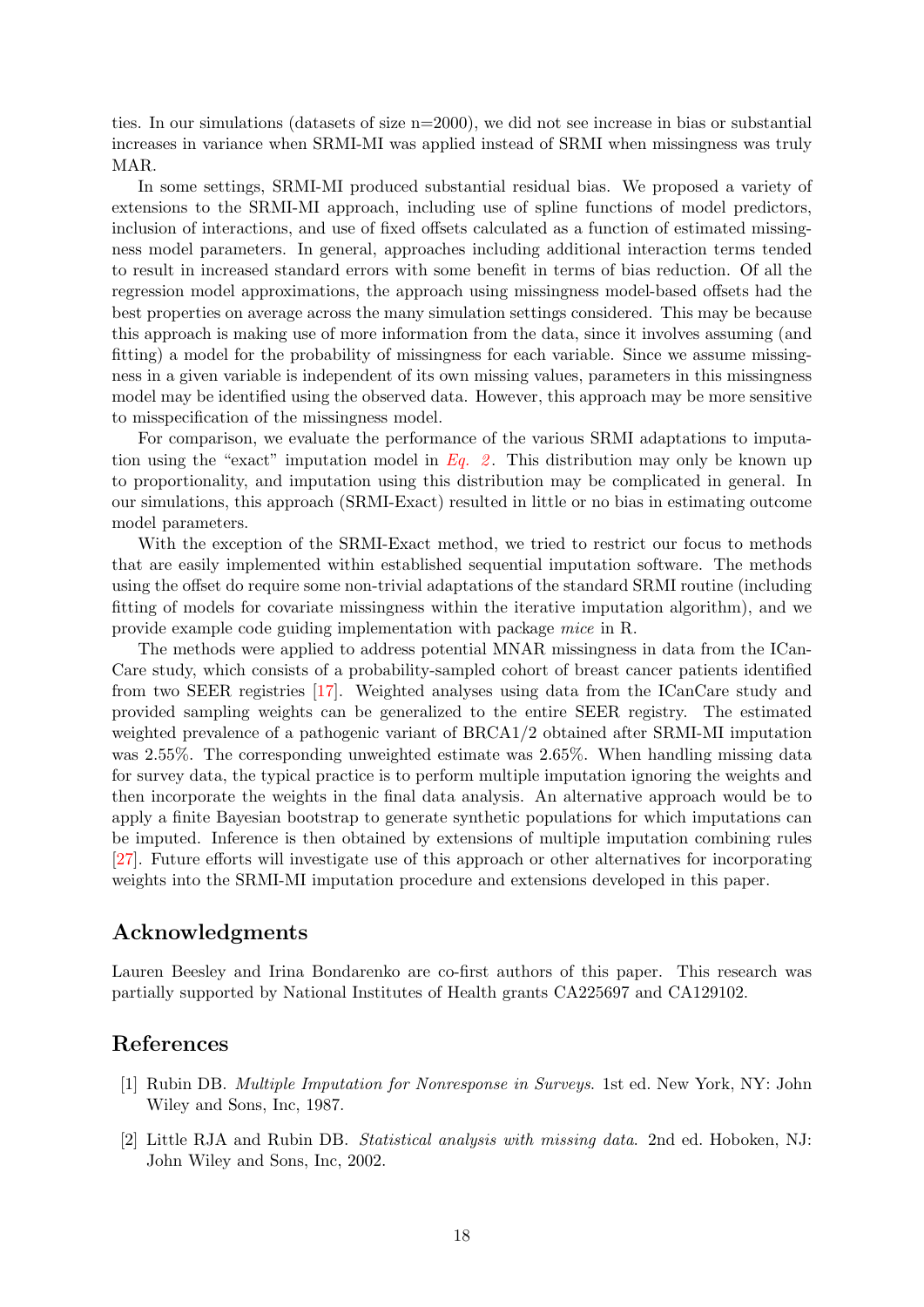- <span id="page-18-0"></span>[3] White IR and Royston P. Multiple Imputation Using Chained Equations: Issues and Guidance for Practice. Statistics in Medicine 2011; 30(4): 377–399.
- <span id="page-18-1"></span>[4] Carpenter JR and Kenward MG. Multiple Imputation and its Application. 1st ed. Hoboken, NJ: John Wiley and Sons, Inc, 2013.
- <span id="page-18-2"></span>[5] Molenberghs G, Beunckens C, Sotto C et al. Every Missingness Not at Random Model Has a Missingness at Random Counterpart with Equal Fit. Journal of the Royal Statistical Society Series B 2008; 70(2): 371–388.
- <span id="page-18-3"></span>[6] Raghunathan TE. A multivariate technique for multiply imputing missing values using a sequence of regression models. Survey Methodology 2001; 27(1): 85–95.
- <span id="page-18-4"></span>[7] Van Buuren S, Brand JPL, Groothuis-Oudshoorn CGM et al. Fully conditional specification in multivariate imputation. Journal of Statistical Computation and Simulation 2006; 76(12): 1049–1064.
- <span id="page-18-5"></span>[8] Van Buuren S. Flexible Imputation of Missing Data. 2nd ed. New York, NY: CRC Press, 2018. ISBN 9780429492259.
- <span id="page-18-6"></span>[9] Tompsett DM and White IR. On the use of the not-at-random fully conditional specification (NARFCS) procedure in practice. Statistics in Medicine 2018; 37(15): 2338–2353. DOI: 10.1002/sim.7643.
- <span id="page-18-7"></span>[10] Mercaldo SF and Blume JD. Missing data and prediction : the pattern submodel. Biostatistics 2020; 21(2): 236–252. DOI:10.1093/biostatistics/kxy040.
- <span id="page-18-8"></span>[11] Bartlett JW, Seaman SR, White IR et al. Multiple imputation of covariates by fully conditional specification: Accommodating the substantive model. Stat Methods Med Res 2015; 24(4): 462–487. DOI:10.1177/0962280214521348. URL [https://www.ncbi.nlm.](https://www.ncbi.nlm.nih.gov/pubmed/24525487) [nih.gov/pubmed/24525487](https://www.ncbi.nlm.nih.gov/pubmed/24525487).
- <span id="page-18-9"></span>[12] Beesley LJ, Bartlett JW, Wolf GT et al. Multiple imputation of missing covariates for the Cox proportional hazards cure model. Statistics in Medicine 2016; 35(26): 4701–4717.
- <span id="page-18-10"></span>[13] Meng XL. Multiple-imputation inferences with uncongenial sources of input. Statistical Science 1994; 9(4): 538–573.
- <span id="page-18-11"></span>[14] Morris TP, White IR and Royston P. Tuning multiple imputation by predictive mean matching and local residual draws. BMC Medical Research Methodology 2014; 14(75): 1–13.
- <span id="page-18-12"></span>[15] Schenker N and Taylor JMG. Partially parametric techniques for multiple imputation. Computational Statistics and Data Analysis 1996; 22(4): 425–446.
- <span id="page-18-13"></span>[16] Shah AD, Bartlett JW, Carpenter J et al. Practice of Epidemiology Comparison of Random Forest and Parametric Imputation Models for Imputing Missing Data Using MICE: A CALIBER Study. American Journal of Epidemiology 2014; 179(7): 764–774. DOI:10. 1093/aje/kwt312.
- <span id="page-18-14"></span>[17] Katz SJ, Hawley ST, Bondarenko I et al. Oncologists' influence on receipt of adjuvant chemotherapy: does it matter whom you see for treatment of curable breast cancer? Breast Cancer Research and Treatment 2017; 165(3): 751–756. DOI:10.1007/s10549-017-4377-3.
- <span id="page-18-15"></span>[18] Kurian AW, Ward KC, Hamilton AS et al. Uptake, Results, and Outcomes of Germline Multiple-Gene Sequencing After Diagnosis of Breast Cancer. JAMA Oncology 2018; 8(4): 1066–1072. DOI:10.1200/JCO.18.01854.